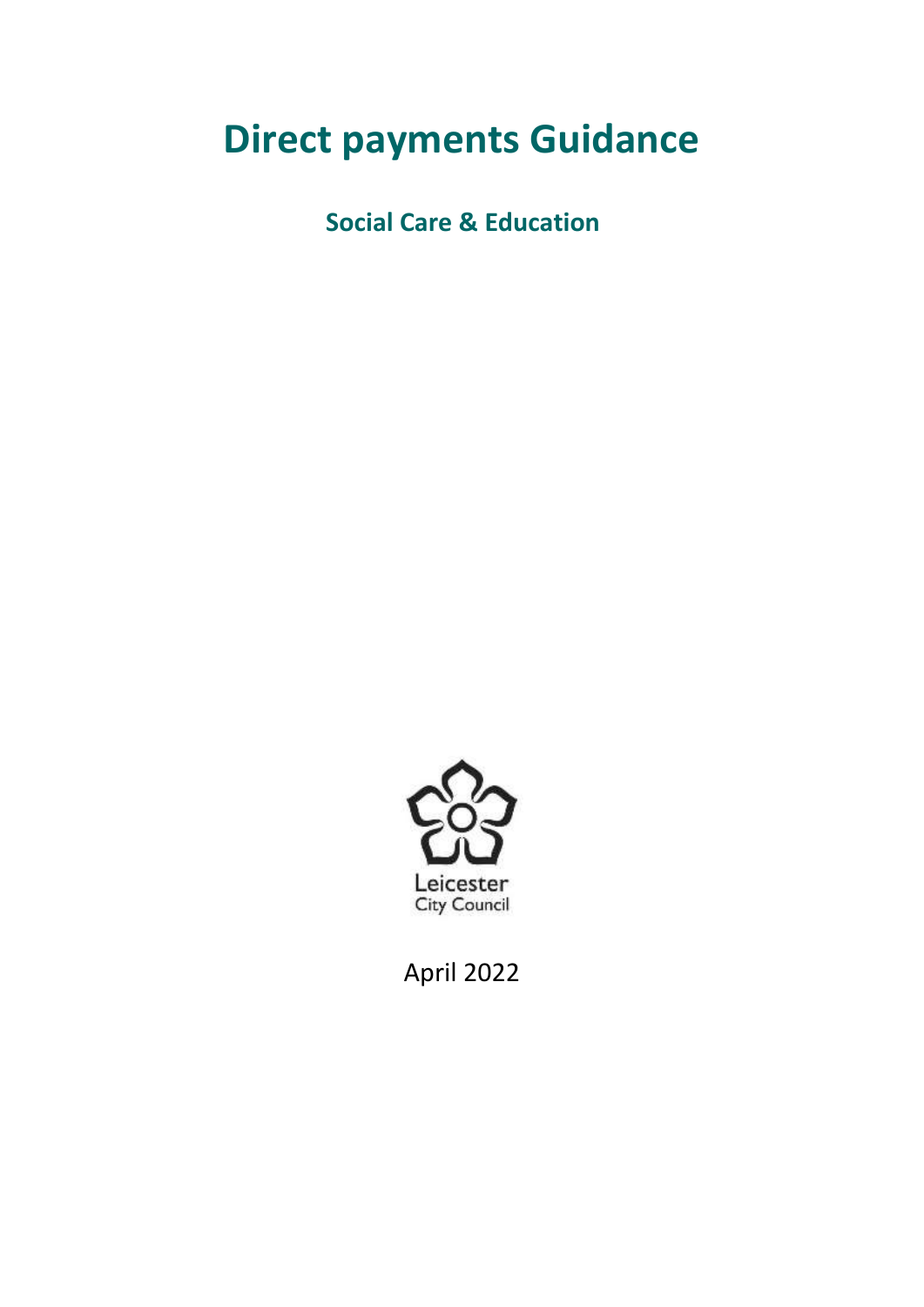# **Contents**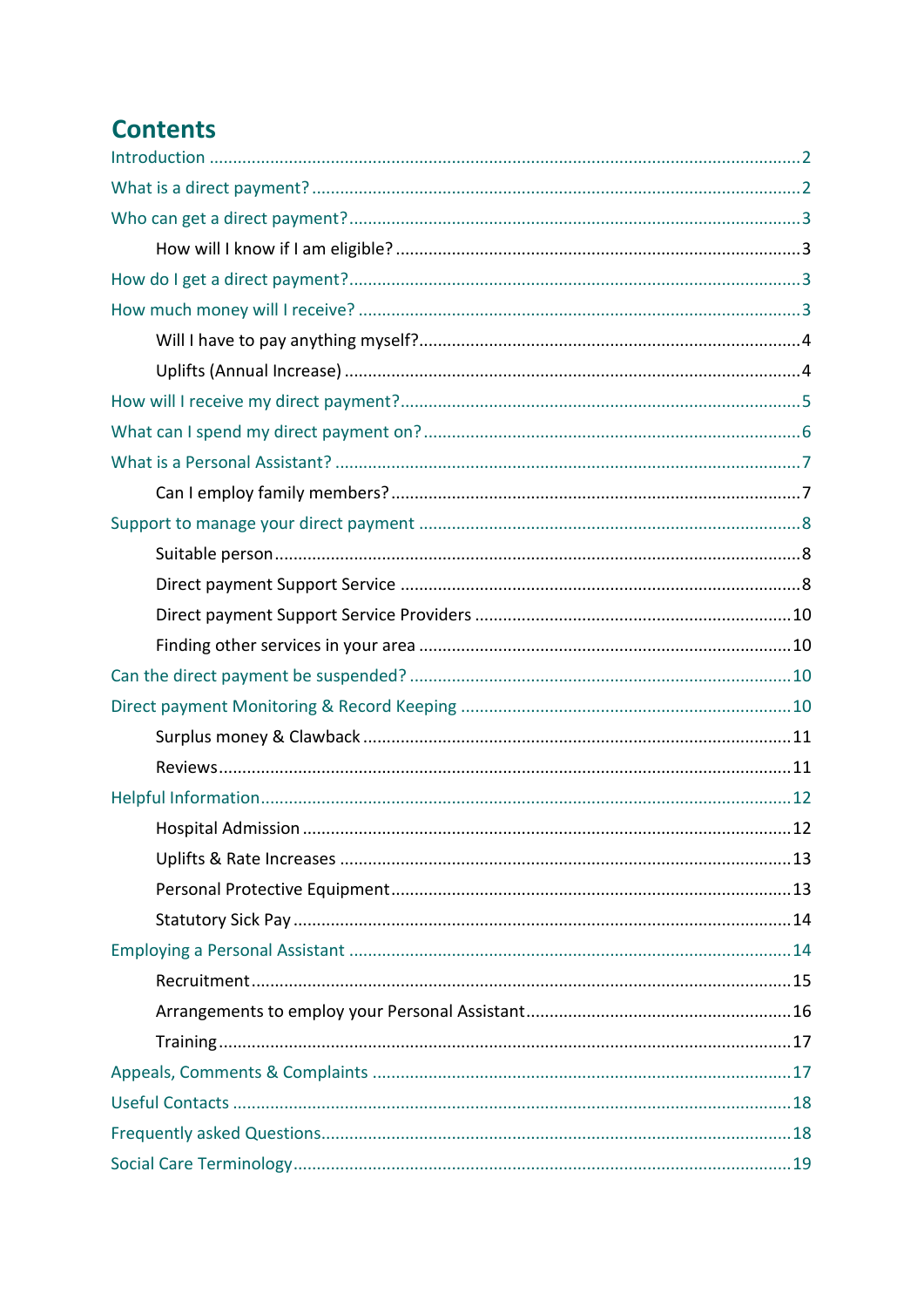We welcome ideas about using personal budgets flexibly and creatively. Our Approach to direct payments is underpinned by the following 'I' statement. The statement helps to guide us in knowing that your direct payments are personalised to you.

 **'I know how much money is available to meet my care and support needs. I can decide - how it's used whether it's my own money, a social care budget, or a budget managed on my behalf'**

> More information can be found at: <www.thinklocalactpersonal.org.uk>

## <span id="page-2-0"></span>**Introduction**

 This document sets out how to get direct payments, how the Council provides them and the way they work in practice. It also provides information about the processes and procedures involved, support that is available and examples of different and flexible ways direct payments can be used.

 This guidance will explain the responsibility and agreement between the person receiving the direct payment (you, or your representative/suitable person) and Leicester City Council (we/us/our).

## <span id="page-2-1"></span>**What is a direct payment?**

 A direct payment is money that we give to you or someone acting on your behalf, on a regular basis, to meet your care needs. This allows you to arrange and pay for your own support, instead of receiving social care services arranged by us.

 If you need support to meet your care needs, we will carry out an assessment to agree what these needs are and how much money we will provide to support them being met. Choosing to have a direct payment provides you with flexibility and a choice on how to meet the outcomes of your care package, and by whom.

 Direct payments may involve more responsibility for you, which will be explained later in this guidance. Once a direct payment has been set up, we will provide you with an agreement, so you are clear about your responsibilities.

 We hope this guidance provides you with the advice and information to help you decide whether or not to choose direct payments, and how it can be accessed.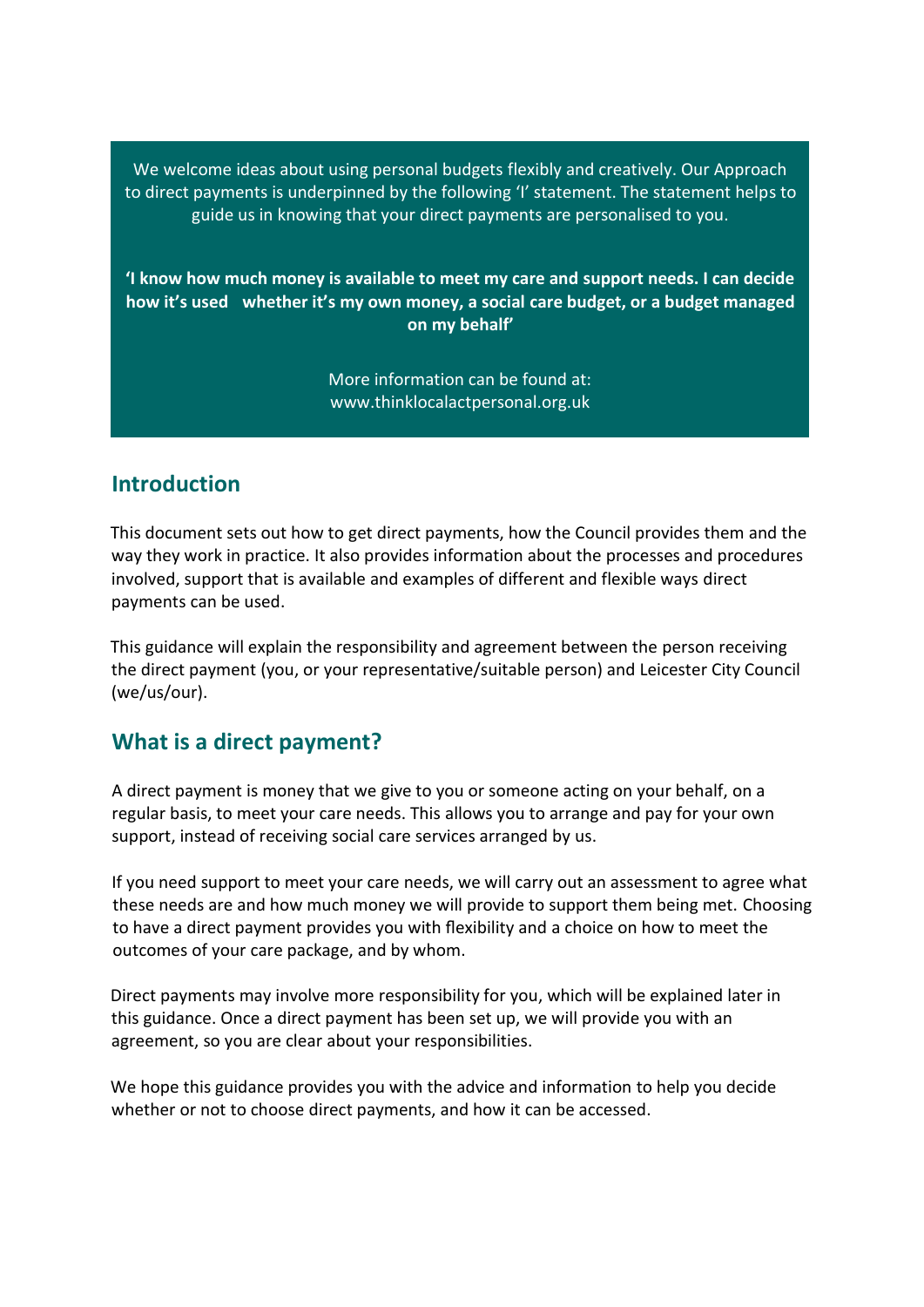## <span id="page-3-0"></span>**Who can get a direct payment?**

The following people can get a direct payment:

- • Any adult that has been assessed by us as being eligible for care and support, including people who require support to look after their child
- Carers of the above

 Direct payments can be paid to a person who is assessed as needing support, someone they choose (called a suitable person) or, if they cannot make decisions about this, we can agree to someone else managing this on your behalf (called a suitable person).

#### <span id="page-3-1"></span> **How will I know if I am eligible?**

 You can choose to have a direct payment if you already receive support from the Adult Social Care. If you do not currently receive support from us, you can request an assessment.

 We will carry out an assessment of your needs and will determine whether any support services identified in the care and support plan can be provided via a Personal Budget, which is the amount of money we will pay you to use towards any social care and support you need.

 Having a direct payment will not affect any of your benefits and it will also not be counted as income in any of your assessments.

## <span id="page-3-2"></span>**How do I get a direct payment?**

 If we agree that you have eligible needs, we will set these out in a care and support plan, and you may then request a direct payment to meet these needs.

 You can choose to have your support provided in a variety of different ways, which are explained in detail later in this guidance:

- nominate a suitable person
- have us arrange and provide support
- have us arrange for another organisation or agency to provide a service
- a combination of the above.

## <span id="page-3-3"></span>**How much money will I receive?**

 The direct payment allowance will vary from person to person, depending on how much has been agreed when your assessment or review has been completed. The amount of your direct payment will be enough to cover the amount of a service of the same quality and quantity, as we would otherwise have provided for you through our arranged care services (commissioned care package).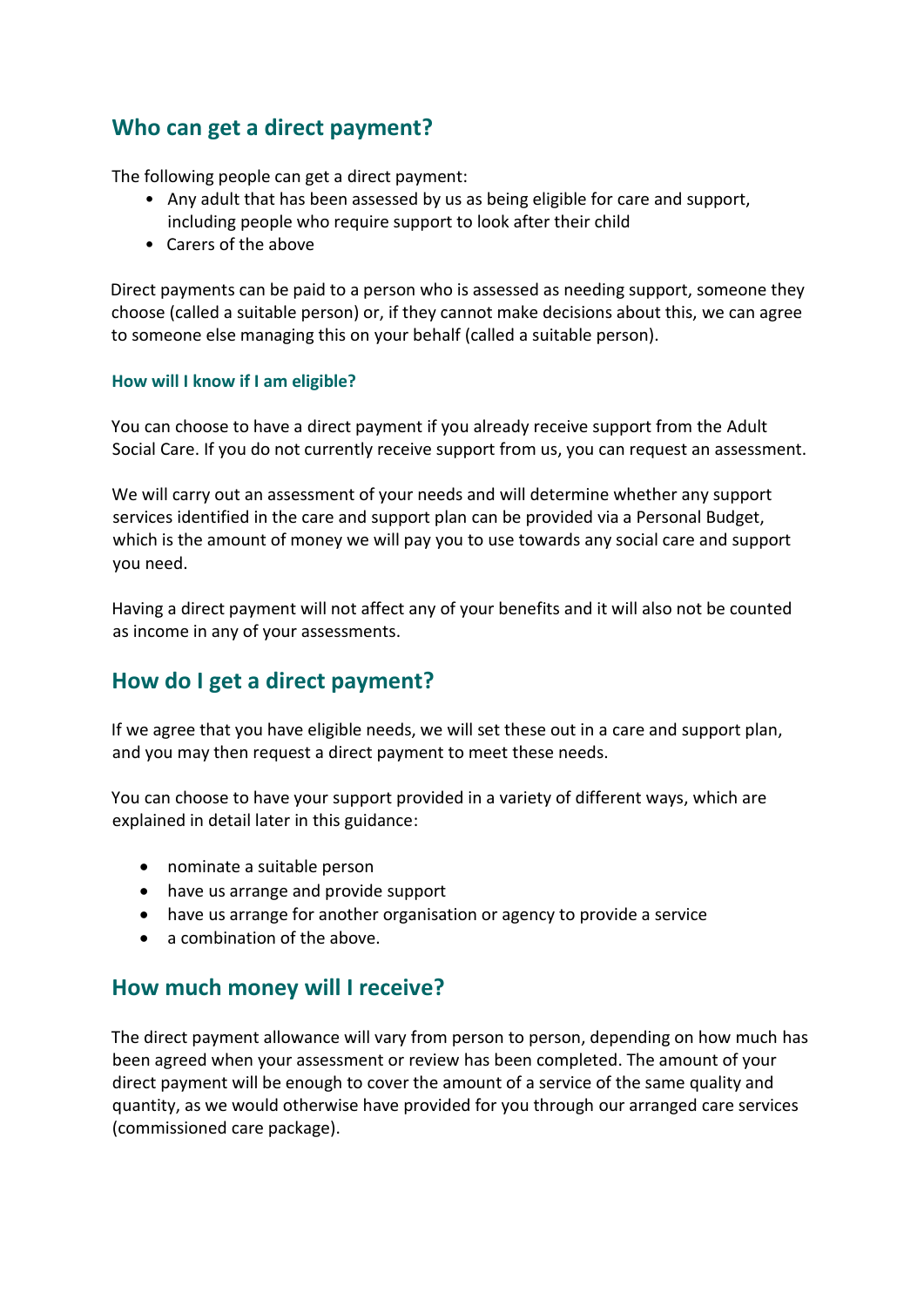#### <span id="page-4-0"></span> **Will I have to pay anything myself?**

 Support from Adult Social Care (unlike most health care) is not free. The Council will charge adults for care and support in order to sustain the delivery of care services, such as home care, to everyone who needs them.

 As part of the assessment and support planning process, a financial assessment will also be completed separately to your assessment of needs. Some people may have to pay a contribution towards their direct payment, which is also known as an assessed charge.

 The amount to pay will depend on your financial circumstances. Some people may qualify for financial assistance towards the cost of their care, while others will have to pay for some or all of their care from their savings and income.

 We will work with you to assess your finances, consider how much the support will be and what you have to pay towards this. To work out how much someone has to pay, the assessment will take into account any income, savings or investments and expenses (rent, mortgage, household bills). The Adult Social Care Charging Policy sets out the financial assessment rules, how charges are calculated, and reviews and appeals processes. Your Social Worker can explain this to you in more detail, if necessary.

 For more information on the financial assessment and charging policy, please visit: - [www.leicester.gov.uk/financial-assesment](http://www.leicester.gov.uk/financial-assesment) 

 The outcome of the assessment determines the level of support you need, and enough direct payment money will be provided to ensure your support needs can be met. If you are required to pay towards your support, you will need to add your contribution to your direct payment, to make up the full cost of your care package.

 Some people have financial support from Continuing Health Care to meet their needs. If this applies to you, your direct payment will be the difference between the funding provided by Continuing Health Care, and the total cost of your support. If this applies to you, you will be able to discuss it with your Social Worker.

#### <span id="page-4-1"></span>**Uplifts (Annual Increase)**

 The hourly rate of direct payments are increased each year at an amount set by us and this is known as an uplift. Uplifts are percentage increases that differ depending on what the direct payment is used for.

 The uplift changes start from the first Monday of each April and you will notice a small advance, the increased amount may be made to you in the following month but will always be backdated to the start of April. increase to total incoming and outgoing payment. As direct payments are paid four weeks in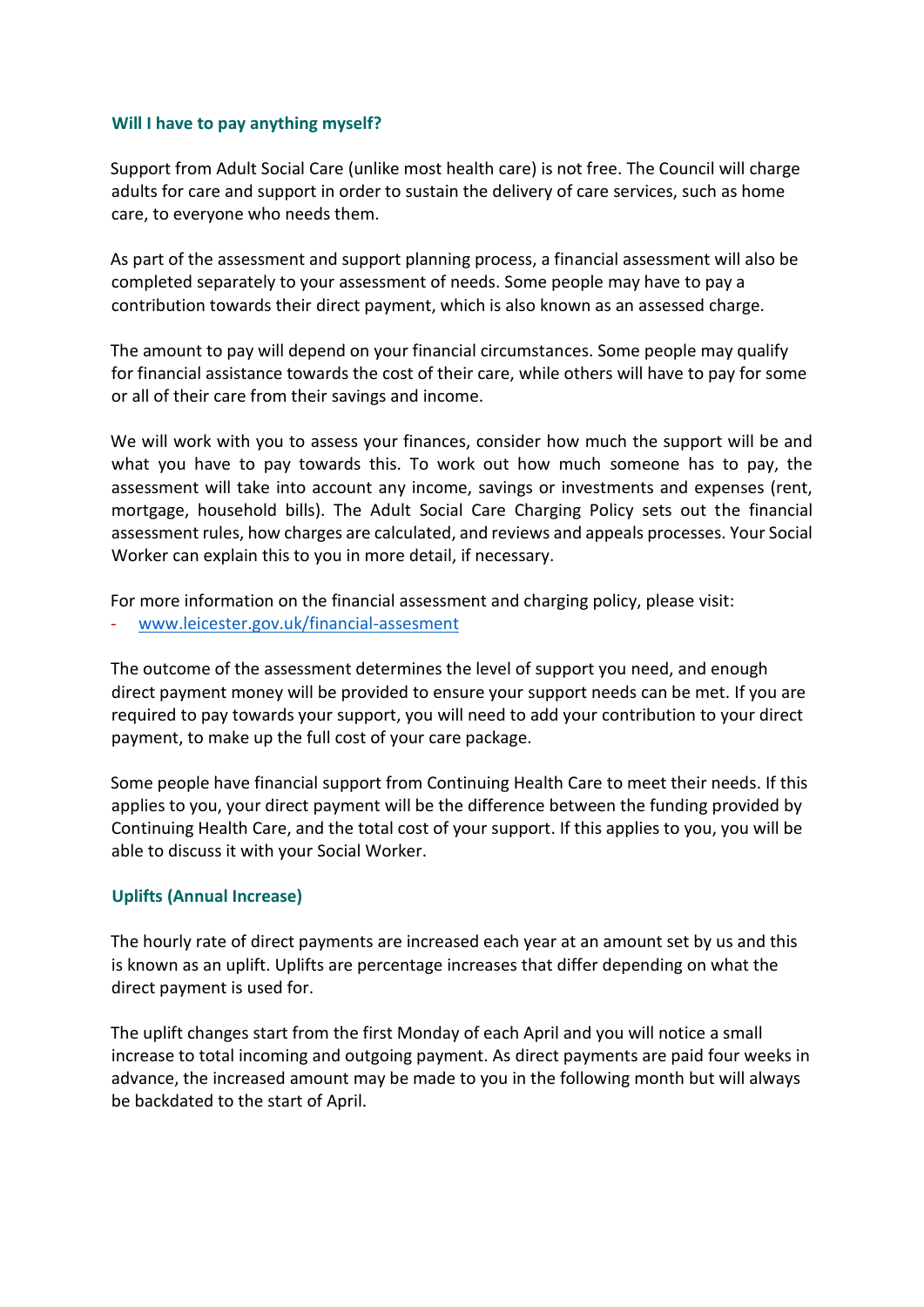## <span id="page-5-0"></span>**How will I receive my direct payment?**

You can choose one of the following ways to receive your direct payment:

#### **1. Prepayment card**

 A prepayment card is a debit card that is linked to a virtual bank account where we pay the money for your direct payment. The account is held by a third party company. If you choose to use a prepayment card, you will not be required to submit any statements to us.

 amount paid by us will be the amount of money agreed in your care and support plan, minus the amount of any calculated contribution. You will need to pay your contribution into the prepaid card account via a standing order, either weekly or monthly. Your direct payment will be paid four weekly in advance, to your prepayment card. The

You agree that in using your prepayment card you will:

- keep your Prepayment card safe and not let anyone else use it.
- • call 0844 2255 729/033 080 0102 immediately to cancel your card if you lose your prepayment card or suspect it has been used by someone else
- only spend the money that is on the prepayment card, as per care package
- • follow the separate terms and conditions set by the Prepayment card provider, which will be sent to you with the card.
- • set up a standing order to pay us the money you have to pay to us as your contribution to the cost of your care.

#### **2. Direct payment to a bank account**

 This is where money is paid into a United Kingdom bank account. This can be an account held by you or your representative, but it must be a separate account that is only used for direct payments transactions, clearly showing how it has been spent on your support.

 Your statements and receipts will need to be sent to us on a quarterly basis (or whenever requested), as evidence of the spend towards any care and support needs.

#### **3. Direct payment Support Service**

 If you require assistance to manage your Direct payment, you can choose to have support from a direct payment Support Service. An agency can manage the money that we have agreed for your support needs and pay the people or organisations who are providing that support to you, including providing timesheets for your Personal Assistant and receiving these back. They can also support you with tax and National Insurance contributions and HMRC responsibilities.

 If you have selected this option, money will be paid directly into the agency's account and they will manage it on your behalf, ensuring payments are made all providers.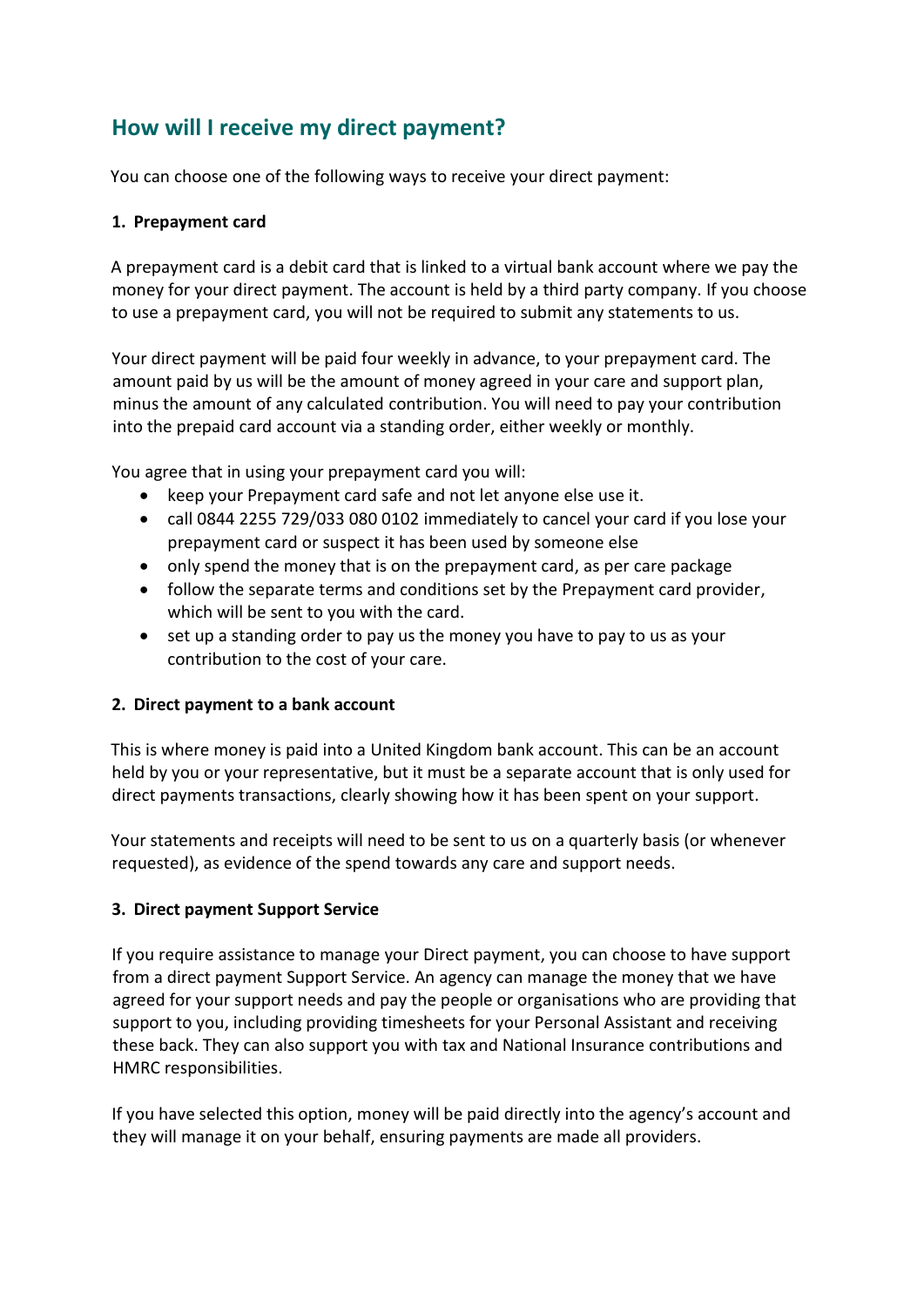The direct payment Support Service will liaise with the council to provide us with details of your spending. If you are required to contribute towards your care package, your chosen agency will advise you on the best way to pay your contributions for support and receiving these contributions from you on our behalf.

## <span id="page-6-0"></span>**What can I spend my direct payment on?**

 direct payments are an excellent way to choose how to get support. You are required to spend them on achieving the outcomes that have been agreed in your care and support plan.

 Once you have your care and support plan finalised and agreed, and you have decided to have a Direct payment to achieve the things that are important to you, you will then need to organise your own care.

Direct payments can be used to (but not limited to):

- Support you with personal care, such as bathing and getting dressed
- Support you with day-to-day tasks at home, as detailed in your care and support plan
- Support you get out and about
- Support you to find and pay for activities during the day
- Support you to find work
- Pay for equipment, which may support you to be more independent
- • Buy anything else that helps you achieve what is expected in your care and support plan

You should not use direct payments to:

- Pay for anything illegal
- • Pay for anything that is not agreed as part of the outcomes in your care and support plan
- Gamble
- Buy food or alcohol
- Pay for anything that the NHS pays for
- Pay any household bills
- Pay for major house adaptations

#### **Flexible Use**

 Direct payments are especially designed to be flexible, and this has become even more important since Covid-19.

Some examples of using direct payments flexibly are:

- buying computers or similar equipment to access support online
- • paying fuel costs, for delivery of service to home or to travel to alternative settings, due to closures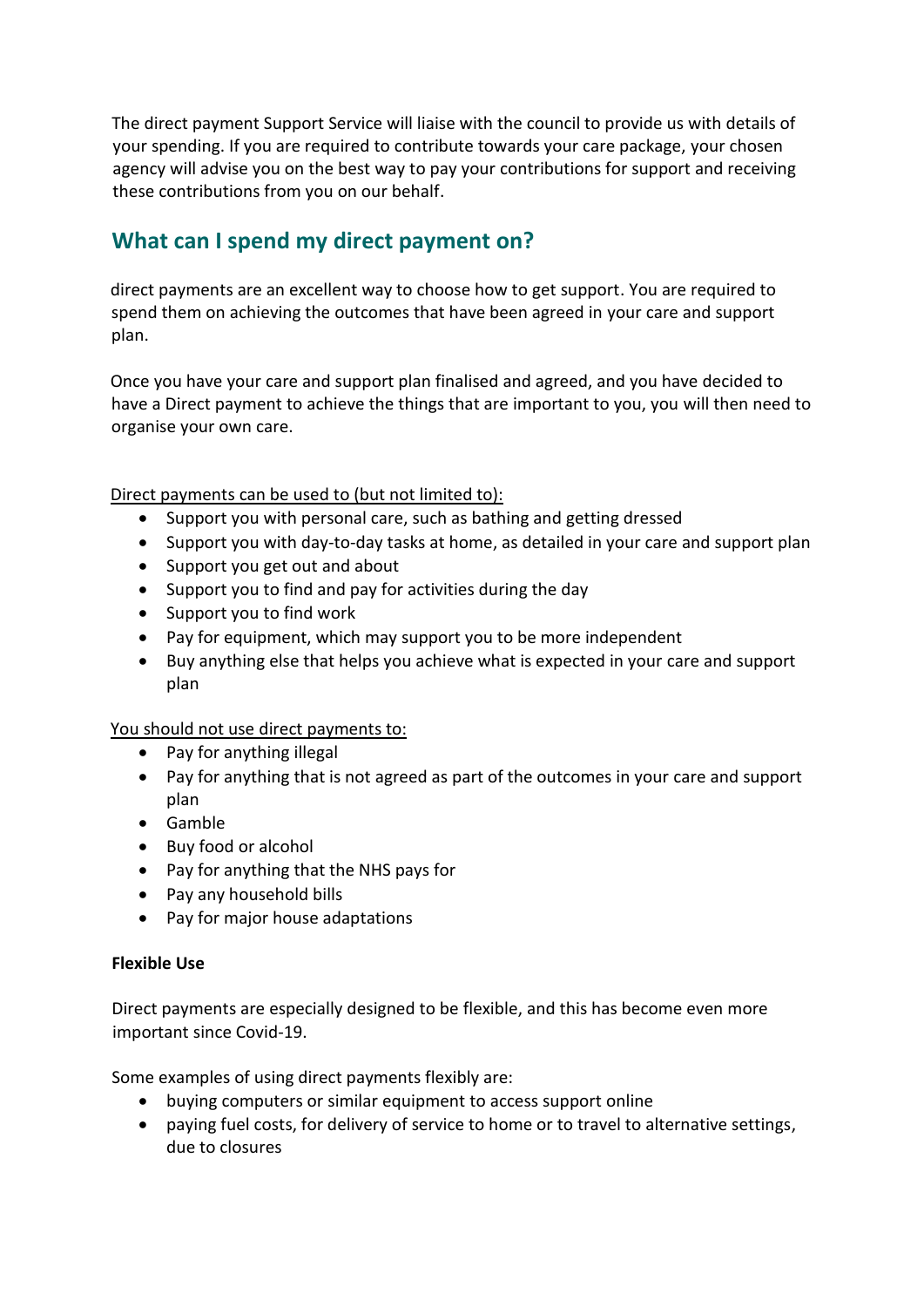- • Covering extra expenses that Personal Assistants have incurred, such as car park charges if they unable to use public transport
- Purchasing Personal Protective Equipment for Carers & Personal Assistants.
- • Paying for any set up costs or equipment to do activities at home instead of in the community

 Whenever possible, people should be using direct payments in line with their care and support plan that has been agreed by Care Management Teams, however there may be a situation where people need to arrange care in a different way to spend money for alternative support. You are advised to keep note of any changes, why they were required and keep any receipts or evidence to show how your direct payment was spent. A record should be kept as it will be required for future reviews.

## <span id="page-7-0"></span>**What is a Personal Assistant?**

 Personal Assistants usually give you the greatest flexibility. A Personal Assistant is someone you choose to employ, to provide the support you need in the way that suits you best.

 Employing your own Personal Assistants gives you the same responsibilities as any other employer. If you are using a direct payment Support Service, you can speak to them to seek help with this process.

If you are going to employ a Personal Assistant(s):

You will be responsible for:

- Conditions of employment including holidays, notice periods, dismissal, pension responsibilities, tax, and National Insurance.
- • Wages and payroll which will have to be at least the National Minimum Wage, along with sick pay and maternity pay etc.
- Payroll including invoices and timesheets
- Employer's liability insurance in case your Personal Assistant is injured at work.
- Maintaining health and safety at work.
- Recruiting a Personal Assistant(s).
- Training your Personal Assistant(s) so they can support you well and safely.

To protect yourself, you should:

- Obtain a Disclosure and Disbarring Service check for each Personal Assistant.
- Get personal references for each Personal Assistant.

#### <span id="page-7-1"></span> **Can I employ family members?**

 You can use the direct payment to pay a family member who does not live at the same address as you, to provide care and support if we agree this is appropriate to meet your needs. We have a duty to ensure that employing a family member is a suitable and safe use of direct payments. This will be discussed with you as part of the assessment and support planning process.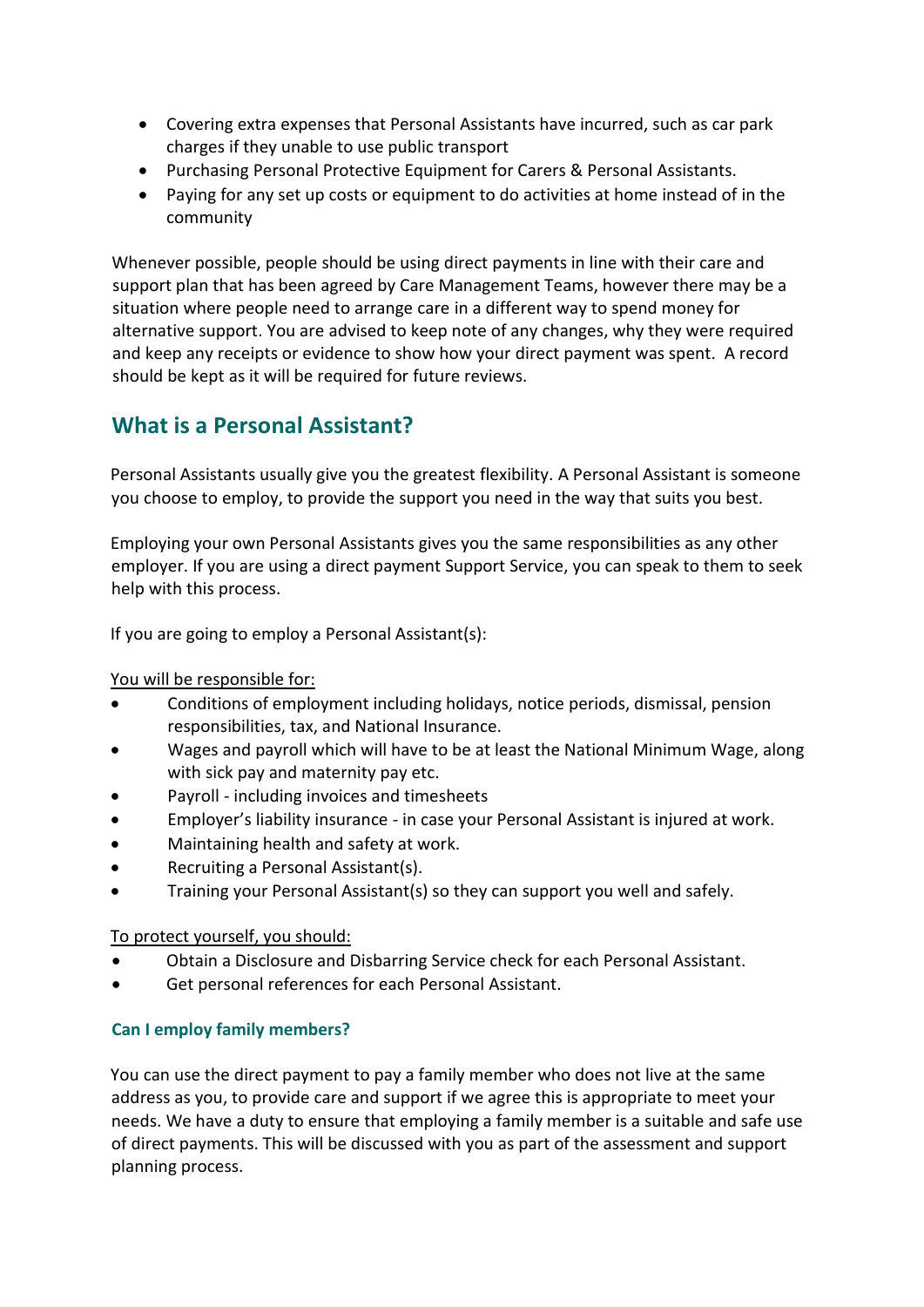A direct payment cannot ordinarily be used to employ a family member that you live with to provide their care and support. However, if all other options fail to meet your eligible needs, the Council can use discretionary powers to consider agreement for this, under exceptional circumstances.

 The direct payment can be used to pay a family member (whether or not the person lives with you) to provide the management and administration of the direct payments, where we agree that this is necessary.

## <span id="page-8-0"></span>**Support to manage your direct payment**

#### <span id="page-8-1"></span>**Suitable person**

 A Suitable Person is a someone who manages your direct payment on your behalf. You may have a suitable person because you do not have the mental capacity to manage your own direct payment or because you prefer someone else acts on your behalf. The suitable person can be someone you trust (like a friend or family member) or, if there is no one who is suitable, we can arrange someone to do this for you.

 A suitable person will have the same responsibilities as you (which will be detailed in the direct payment agreement) and will be agreeing to undertake these on your behalf. They will become responsible for all of the things you would have been responsible for and will do them instead of you. They must be reliable, manage your money in your best interest and make sure the support you receive is beneficial to you. We have to agree that the person is suitable and oversee the arrangement, by carrying out relevant checks during the assessment and subsequently, during all future reviews. This will be documented in detail, in the signed direct payment agreement.

#### <span id="page-8-2"></span>**Direct payment Support Service**

 If you do not have anyone that is suitable, but require assistance to manage your direct payment, we can arrange for a direct payment support service to help you. This is an agency who can support you on an ongoing basis, or do specific tasks, depending on your circumstances.

The different ways a direct payment support service can support you are:

#### **1. Initial support and set up of a direct payment**

 They will help you to set up your direct payment and they can support you to manage and use the direct payment in a way that best meets your needs, this includes:

- General advice and information
- • An initial conversation with you to understand what support you need, including training if needed, to ensure you know what it means to have a direct payment and how to account for it.
- Help setting up a separate bank account for the direct payment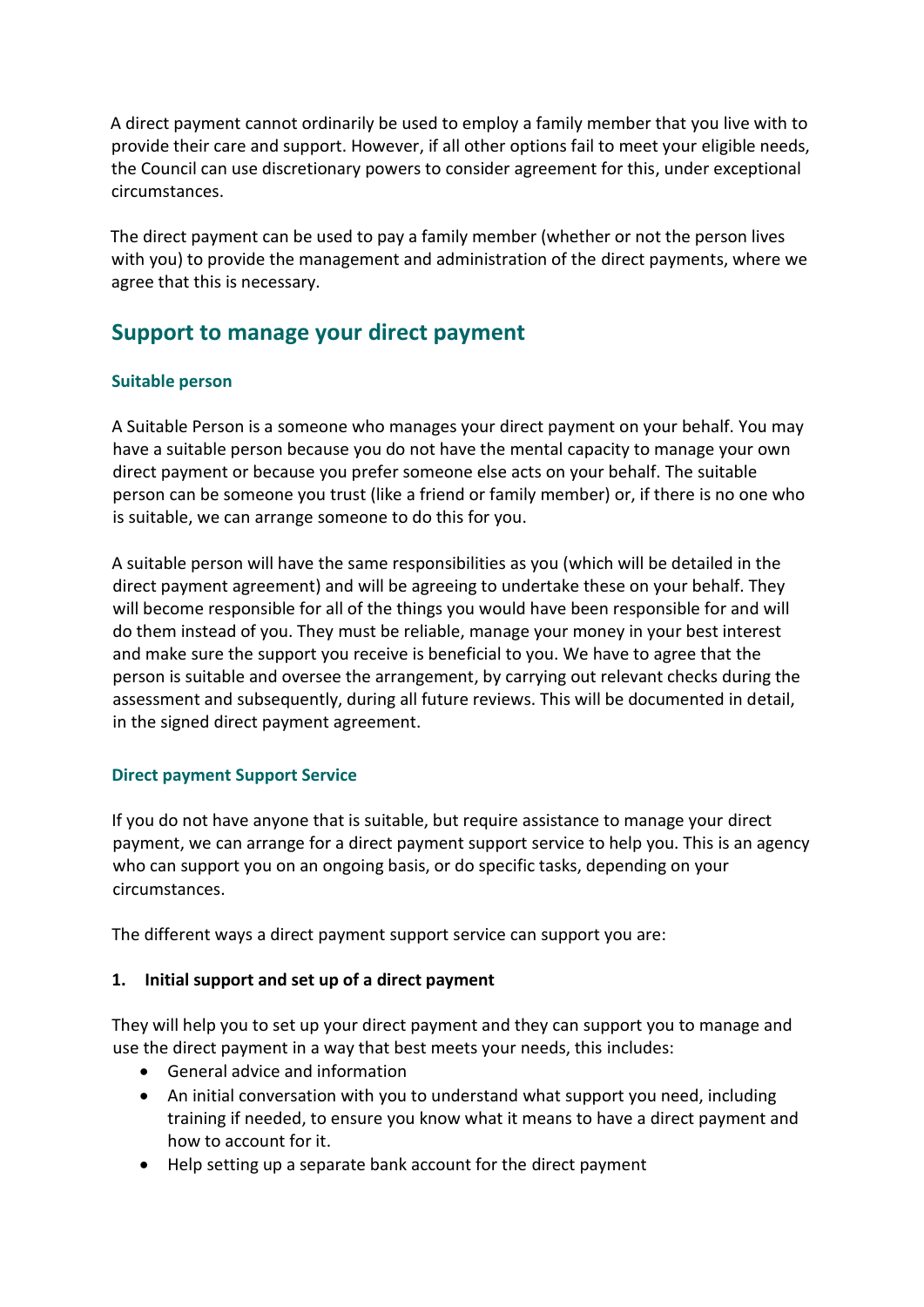- Supporting you to find a Personal Assistant or organisation to provide care.
- • To provide support and advice if your support package breaks down and help you find an alternative provider or organisation

#### **2. Managed Account Service**

 They can act as your suitable person and do everything that you or any other suitable person would be expected to do. This support is known as a 'managed account'.

- • Manage the money that we have agreed for your support needs and pay the people who are providing that support to you includes providing timesheets for your Personal Assistant and receiving these back.
- • Advise you on the best way to pay your contributions for support and receive these contributions from you on our behalf
- Help you to find an alternative Personal Assistant or care provider if required
- Show us how you have used your money
- Return any money to us if we claim money back

#### **3. Payroll and employment service**

 You or your suitable person can still manage your own direct payment but receive support with the following:

- • Manage the money (including your Prepayment card if applicable) that we have agreed for your support needs and pay the people who are providing that support to you. This includes providing timesheets for your Personal Assistant and receiving these back (unless you are using a Prepayment Card)
- Providing your Personal Assistants with wage slips
- Paying your tax and National Insurance contributions
- Setting up and renewing employment liability insurance
- Recruiting a Personal Assistant/s or care provider
- • Advise you on the best way to pay your contributions for support and receive these contributions from you on our behalf
- • Managing any sick leave, annual leave, redundancy issues, employment contracts and employment advice

#### **4. Recruitment and selection of Personal Assistants**

 You or your suitable person can still manage your own direct payment but can use the direct payment support service employment support Service to help you find a Personal Assistant and to support you with the following:

- Training and advice about recruiting and employing a Personal Assistant.
- Assistance with advertising, interviews, references.
- Give advice and signpost your Personal Assistant to training opportunities
- Insurance, health and safety, and risks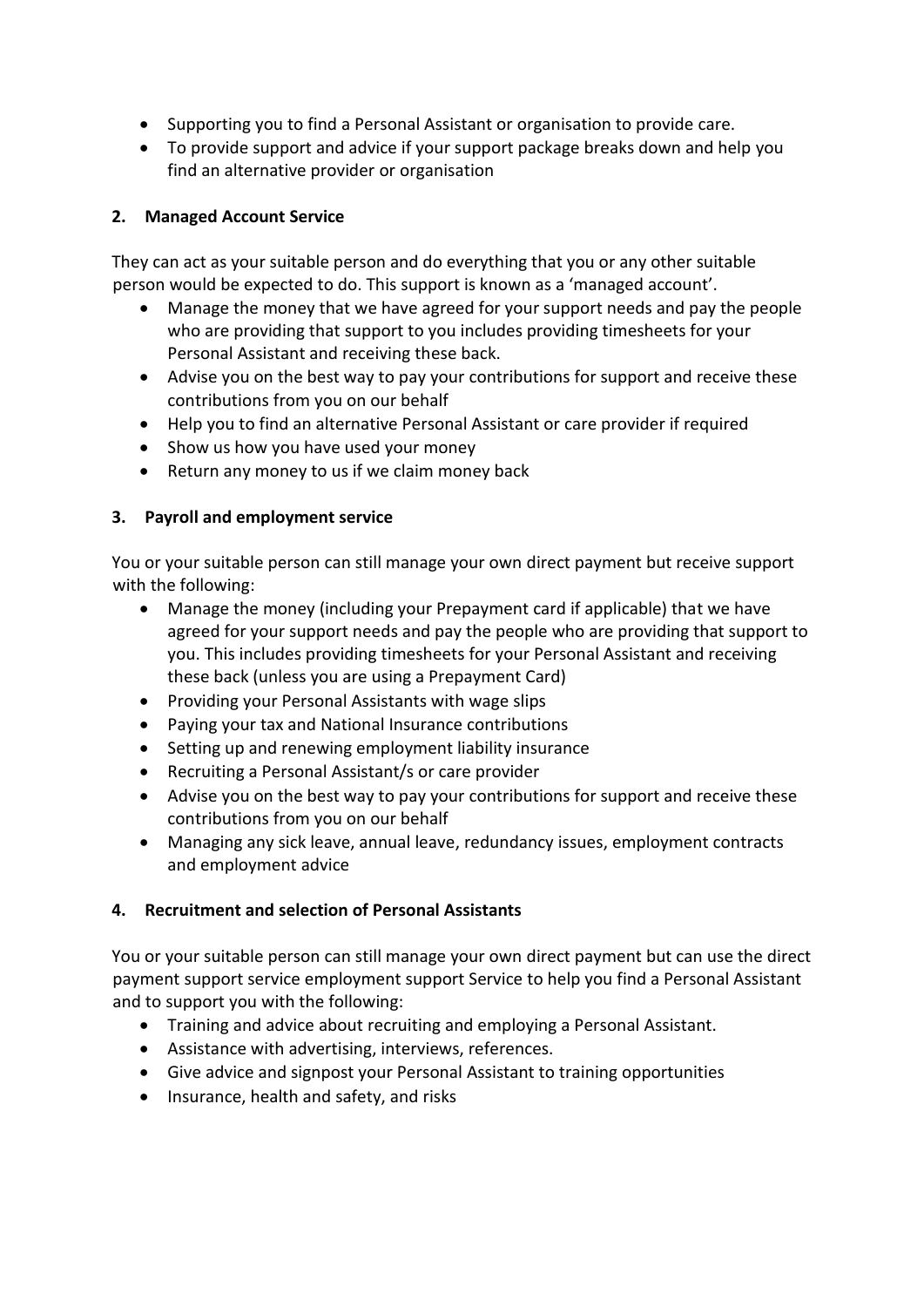#### <span id="page-10-0"></span>Direct payment Support Service Providers

 There are many organisations providing care services. Some of them are large national charities, some of them are smaller voluntary organisations and some are private companies such as care agencies.

 Leicester City Council currently works closely with these organisations and they have slightly different approaches to each other:

- Mosaic [www.mosaic1898.co.uk](http://www.mosaic1898.co.uk/)
- Purple Conversations [wearepurple.org.uk/welcome-to-leicester](file:///C:/Users/Pras/Desktop/DP%20Guidance/wearepurple.org.uk/welcome-to-leicester)

#### <span id="page-10-1"></span> **Finding other services in your area**

 There are a number of services available around Leicester. For further information about social care products and associated services, please visit:

- www.leicester.gov.uk/your-council- [services/social-care-health/adults/adult-social-care](http://www.leicester.gov.uk/your-council-%20services/social-care-health/adults/adult-social-care-directory/)[directory/](http://www.leicester.gov.uk/your-council-%20services/social-care-health/adults/adult-social-care-directory/) 

Additional information can also be found on our community directory, by visiting:

- [www.leicester.gov.uk/your-council-services/social-care-](http://www.leicester.gov.uk/your-council-services/social-care-%20health/adults/services-for-adults-and-older-people/community-directory) health/adults/services-for[adults-and-older-people/community-directory](http://www.leicester.gov.uk/your-council-services/social-care-%20health/adults/services-for-adults-and-older-people/community-directory) 

## <span id="page-10-2"></span>**Can the direct payment be suspended?**

You or we can end this agreement in the following circumstances:

- You no longer wish to receive a direct payment.
- • The money has been spent on things that are not in your care and support plan, without approval.
- • You have spent the money to pay a family member who lives in the same household as you family member without our prior agreement.
- • Your circumstances or care and support needs change and a direct payment is no longer able to meet your needs
- The direct payment is putting you at risk of abuse or exploitation.
- Your direct payment agreement is breached.
- You no longer require care at all

 A four week notice will be given by us or you if the agreement needs to end, with the exception of urgent circumstances, such as abuse or death.

## <span id="page-10-3"></span>**Direct payment Monitoring & Record Keeping**

 The Council is required to monitor the direct payment to make sure the person is being given the right amount of money to meet their care and support needs, as set out in their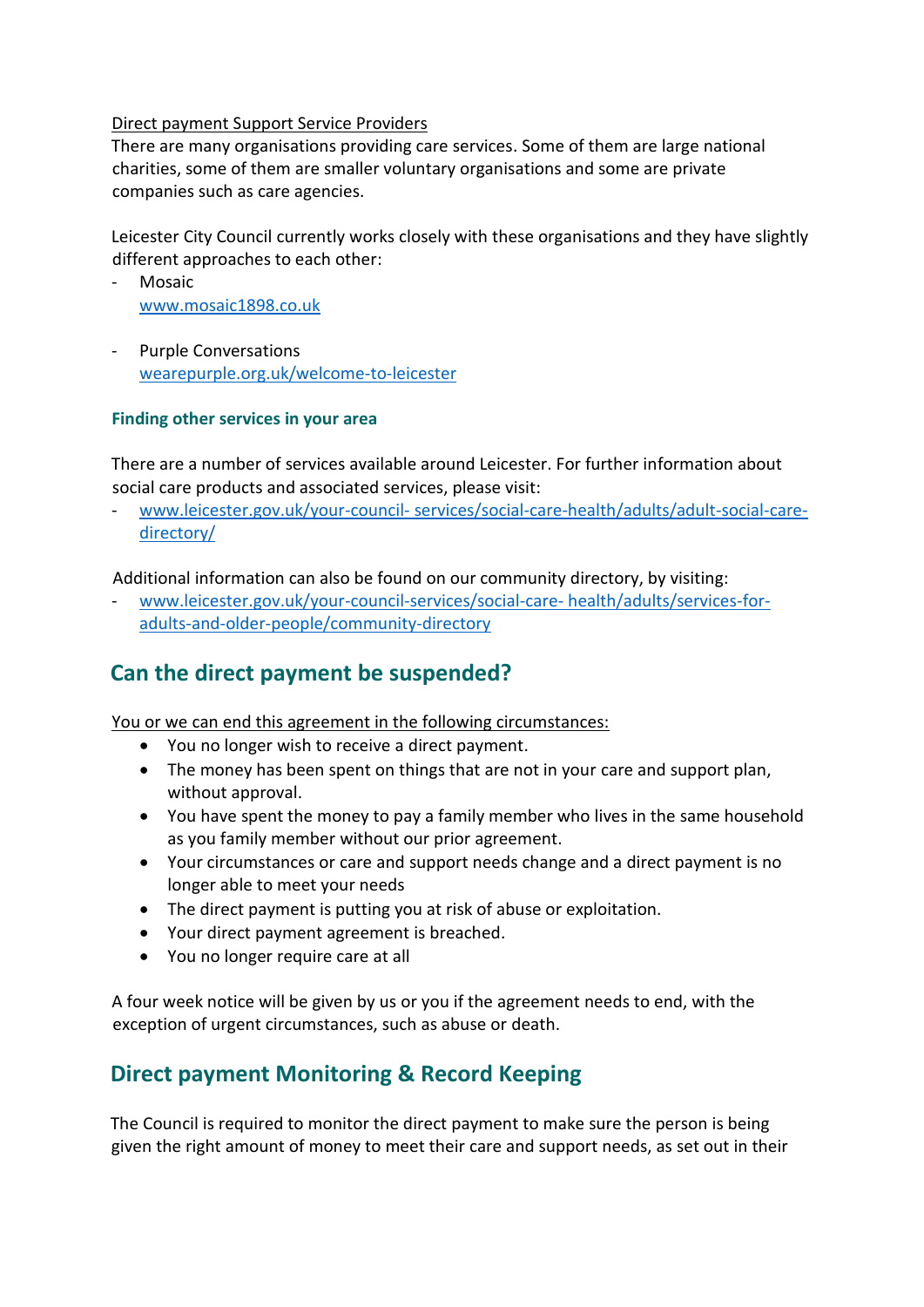care and support plan. We will write to you every four months to request evidence of receipts, to oversee how the money is being spent and what it is being spent on.

 We do not expect detailed accounts, but it is necessary to keep some records of where your direct payment is being used. Below are just some examples of information we may request to show us how the money is being spent:

| <b>Everyday supplies &amp; services</b> | Invoices, agency fees, Personal Assistant Wages, time<br>sheets, domestic help, leisure activities, courses, small<br>equipment |
|-----------------------------------------|---------------------------------------------------------------------------------------------------------------------------------|
| <b>Major equipment</b>                  | Any expenditure of equipment and their                                                                                          |
|                                         | warranties/guarantees                                                                                                           |
| <b>Adaptations</b>                      | Details of any permanent or temporary adaptations                                                                               |
| <b>Employer records</b>                 | PAYE records, payslips                                                                                                          |

#### <span id="page-11-0"></span>**Surplus money & Clawback**

 There are some occasions when we will need to claim money back from you. If the direct payment money starts to build up because it is not being used, we will get in touch with you to find out what the plans for this are, if necessary. This unused money is known as surplus and is reviewed every three months. If this happens on a continuous basis, it may be necessary to review your care needs.

These situations include the following:

- • You have money left in your account that you have not spent on your support needs (surplus)
- • The money has been spent on things that are not agreed in your care and support plan, without approval
- • There is extra money in your account due to being paid in advance for support that is yet to start

 We will clawback and recover any unspent money by either withdrawing money from your prepayment card account or by recovering the money as a debt, at the end of each quarter of the year (every three months). If you are using a direct payment Support Service, they will submit the financial returns on your behalf and return any surplus that is unaccounted for, directly back to us. Where possible, we will allow for any surplus to be used flexibly to meet your needs in different ways.

#### <span id="page-11-1"></span>**Reviews**

 Reviews will take place annually (twelve months from last assessment), or as and when things change significantly, to find out if the support plan and the direct payments are meeting your needs.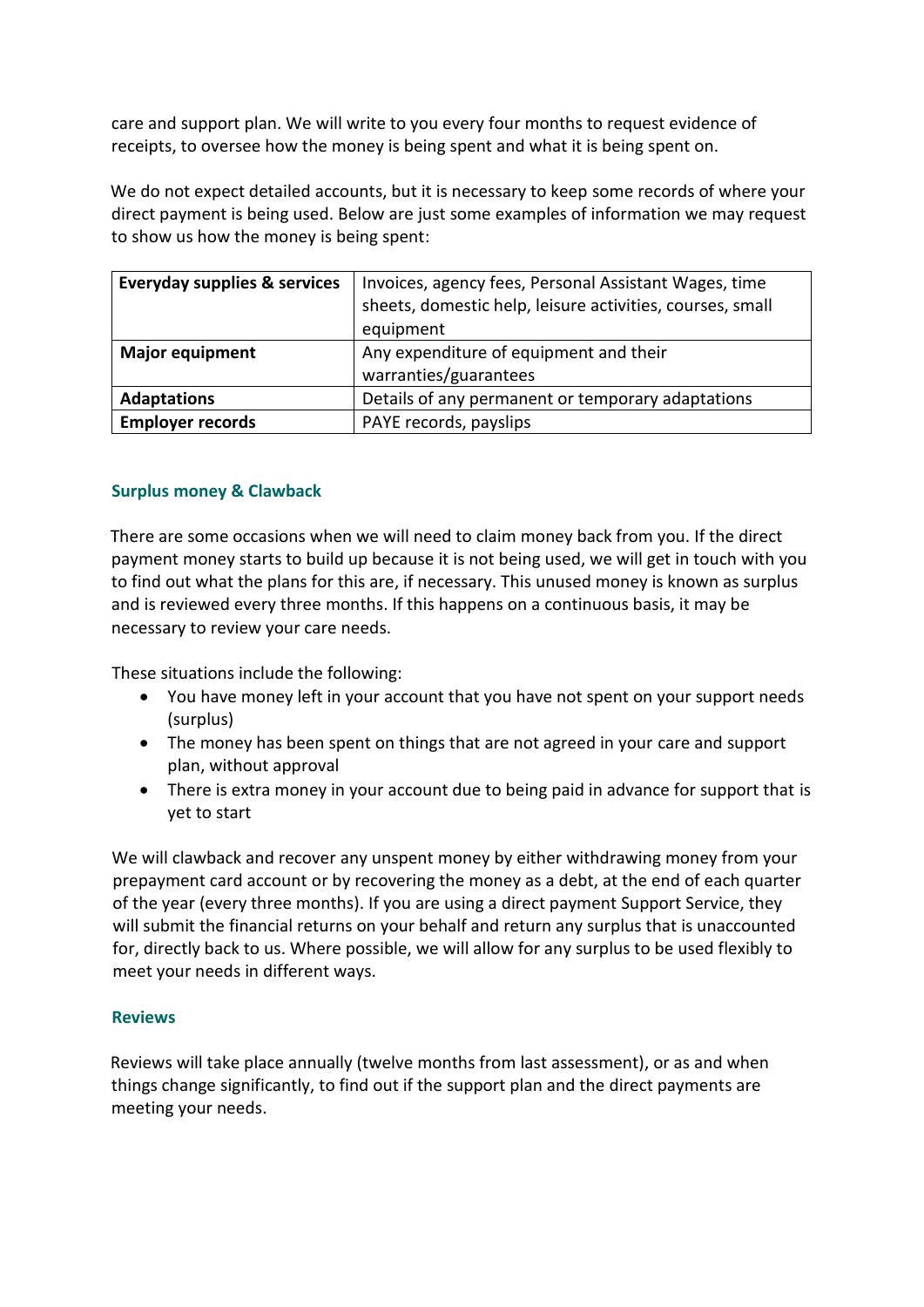We will carry out a yearly assessment of your finances and let you know what money you may need to pay as a contribution towards your direct payment. Any changes in payments that have been agreed in your care and support plan, will be amended accordingly.

 If we decide that your identified needs are not being met in a satisfactory way using a direct as commissioned care services. payment, we may suspend the arrangement and offer an alternative means of support, such

## <span id="page-12-0"></span>**Helpful Information**

 This section of the guidance provides information on how certain situations will be handled for those managing their own direct payments and for those using a direct payment support service.

#### <span id="page-12-1"></span>**Hospital Admission**

#### **direct payment paid into Bank Account or Prepayment Card**

 will be suspended. The majority of direct payment agencies do not charge if you are in If using an Agency: Upon being informed of hospital admission, the direct payment package hospital, but this depends on the agreement.

If using a Personal Assistant: They will be paid retainers to a maximum of four weeks. If four weeks have passed, the care package will be suspended, or you can request your allocated team to consider retainer payment to be extended. This will be considered on an individual basis.

#### **Direct payment via direct payment support service (Mosaic)**

If using an Agency: They can charge for up to 24 hours after admitted to hospital, after which payments are suspended until you are back from hospital.

If using a Personal Assistant: They will be paid up to four weeks retainer, after which we will advise social work team to suspend care package, until you are out of hospital.

#### **Direct payment via direct payment support service (Purple Conversation)**

If using an Agency: There is no charge for periods when people are in hospital. If there were any overcharges, outside of short notice cancelation fee, then this would be adjusted or refunded.

If using a Personal Assistant: They would be paid four weeks retainer. If you are in hospital for more than four weeks, then it will be referred to the relevant social work team, who can authorise payment of a retainer beyond four weeks. Employees may choose to receive holiday pay during this time, instead.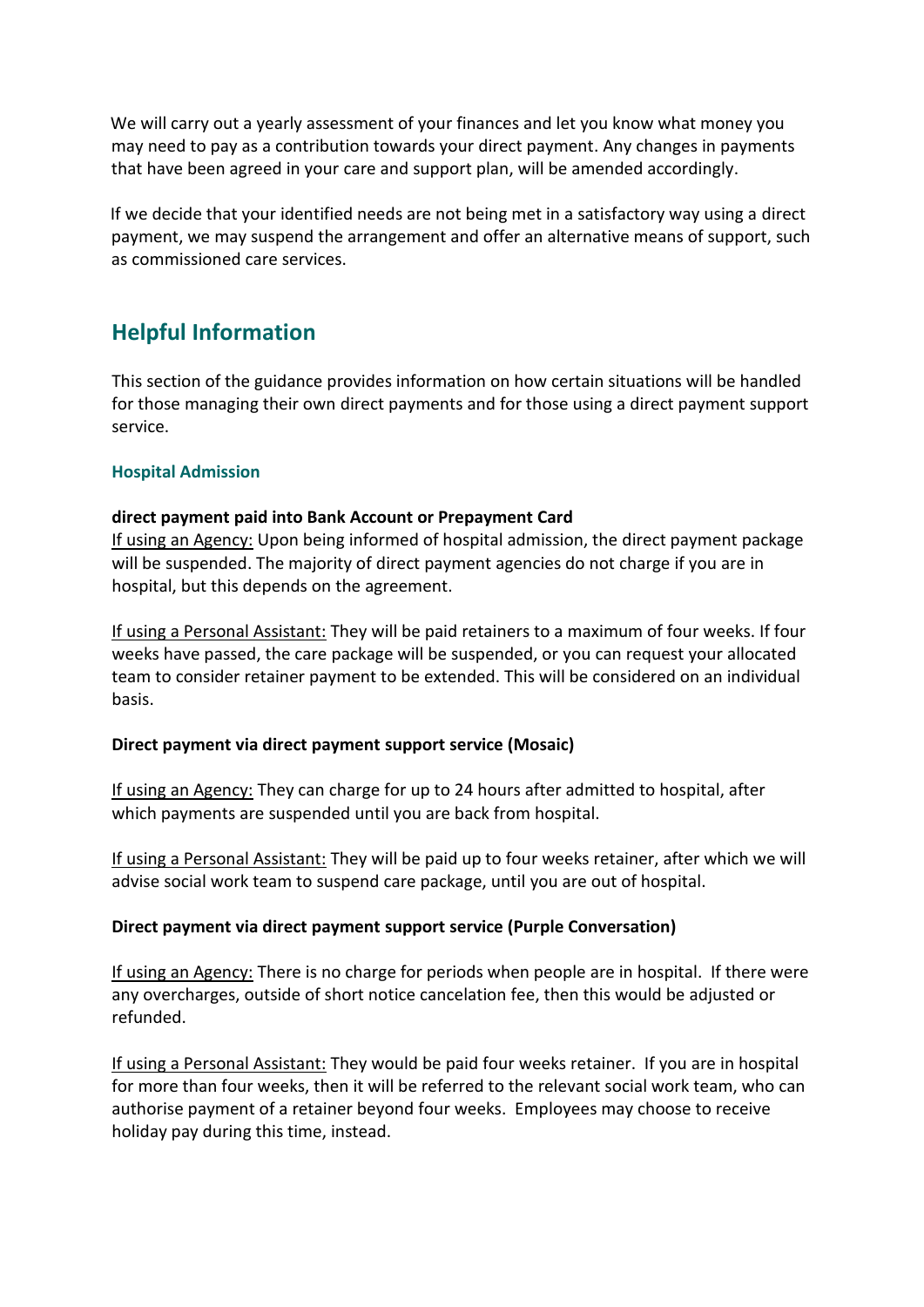#### <span id="page-13-0"></span> **Uplifts & Rate Increases**

#### **Direct payment paid into Bank Account or Prepayment Card**

 The uplift will be applied automatically and payment will be made accordingly. Personal assistants will receive percentage of uplift and this will be advised and arranged via payroll and employment support.

#### **Direct payment via direct payment support service (Mosaic)**

If using an agency: Uplifts will be applied as per agreement in your care and support plan or increase will be based on uplifted rates in April, of each year.

If using a Personal Assistant: Uplifts will be applied and budgets are prepared once new rates are confirmed.

#### **Direct payment via direct payment support service (Purple Conversation)**

If using an Agency: Once uplifts are confirmed, a notification will be sent out via email to all providers informing them of the rate increase.

If using a Personal Assistant: Information will be sent to you to notify you that the funding has increased and agency should be contacted if you would like to re-budget your care package to include a pay rise for your Personal Assistant. If any Personal Assistants are on National Minimum Wage, their wage would automatically be uplifted.

#### <span id="page-13-1"></span> **Personal Protective Equipment**

#### **Direct payment paid into Bank Account or Prepayment Card**

 Direct payment agencies will provide appropriate Personal Protective Equipment for paid carers.

 Personal Protective Equipment will only be agreed if you are receiving care through a Personal Assistant. This will be arranged upon providing evidence of purchase.

#### **Direct payment via direct payment support service (Mosaic)**

 Personal Protective Equipment is available for Personal Assistants and all receipts need to be sent to the social work team for approval, before payment is made.

#### **Direct payment via direct payment support service (Purple Conversation)**

 Any purchases will be refunded from the managed account or you may claim the money back from the fund account (or prepayment card).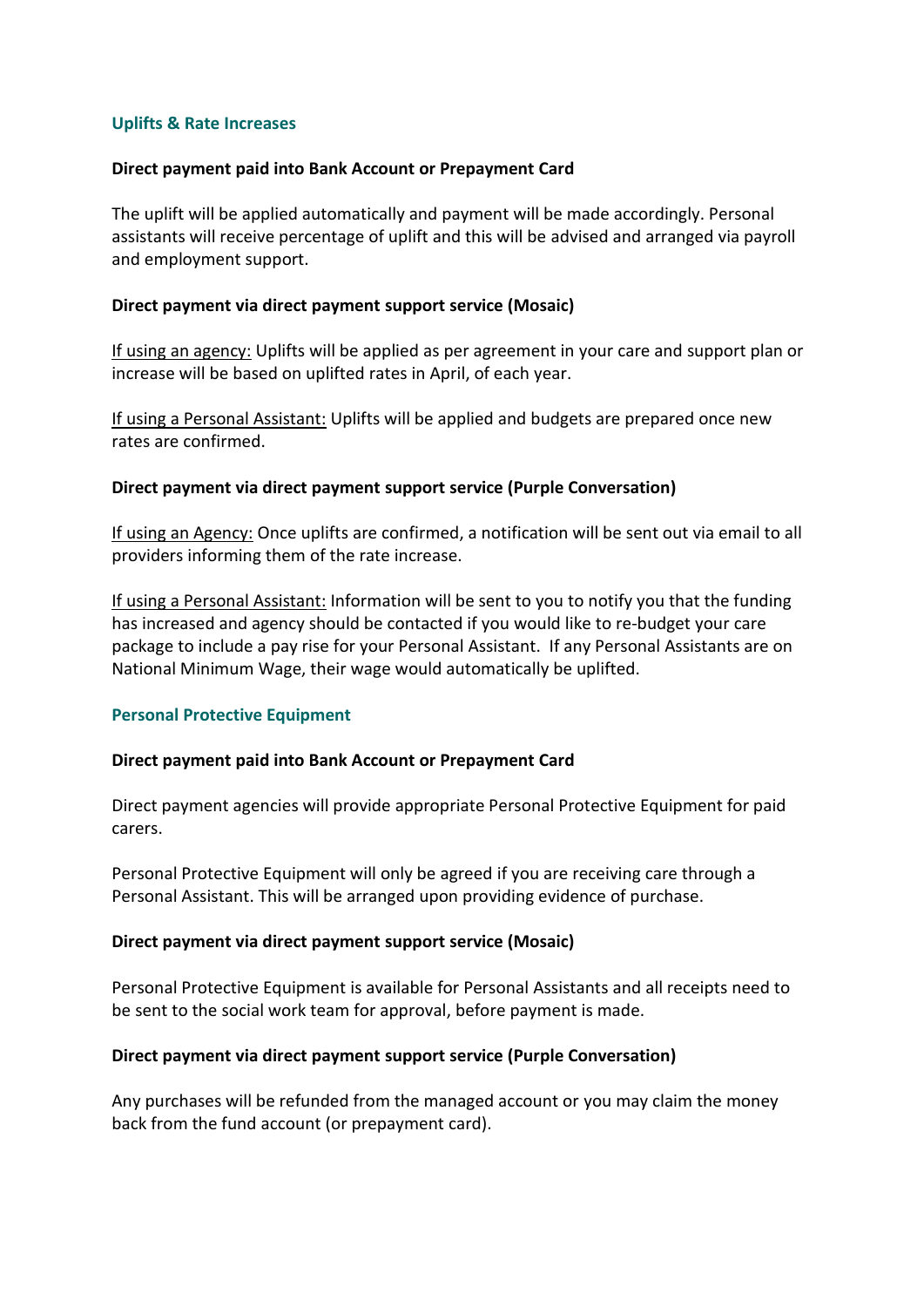#### <span id="page-14-0"></span>**Statutory Sick Pay**

#### **Direct payment paid into bank account or Prepayment Card**

 The Personal Assistant will be informed of their sick payment via payroll and employment support service. The agency that provides payroll and employment support will let us know if they need extra funds to cover the sick period. You or the Personal Assistant will be advised by the Payroll and Employment Advise service, via the agency.

#### **Direct payment via direct payment support service (Mosaic)**

 your account. For any period longer than a week, the social work team is advised to add Once a sick note is received for a Personal Assistant, one week's allowance is payable from funds into your account to cover this.

#### **Direct payment via direct payment support service (Purple Conversation)**

 This is calculated as part of payroll support. If a Personal Assistant was not entitled to it, you will be notified and a form would be provided to you to pass to your employee, for them to make a claim for additional benefits from HMRC.

 on employer's National Insurance, and this will accumulate in their account. It can be used to cover the cost of any Statutory Sick Pay that maybe payable. Statutory Sick Pay is not refundable from HMRC, however, small employers receive a relief

## <span id="page-14-1"></span>**Employing a Personal Assistant**

 and managing them once they start working for you. This means you will have employer responsibilities for that person. If you decide to employ a Personal Assistant yourself, you will be responsible for recruiting

 If you are employing a personal assistant, you will need to be clear about what you want them to assist you with and how long the support they will be providing you takes. You can use this information to help with your job advert and description. Whoever you employ, they should have a positive attitude towards your support needs and want to support you to fulfil your potential.

A toolkit from Skills for Care to help with employing Personal Assistants can be found at:

[https://www.skillsforcare.org.uk/Employing-your-own-care-and-support/Information](https://www.skillsforcare.org.uk/Employing-your-own-care-and-support/Information-for-individual-employers/Information-for-individual-employers.aspx)[for-individual-employers/Information-for-individual-employers.aspx](https://www.skillsforcare.org.uk/Employing-your-own-care-and-support/Information-for-individual-employers/Information-for-individual-employers.aspx) 

 A range of useful templates from a community of people with lived experience can be found at:

https://mycarebudget.org/mediawiki/index.php/Main\_Page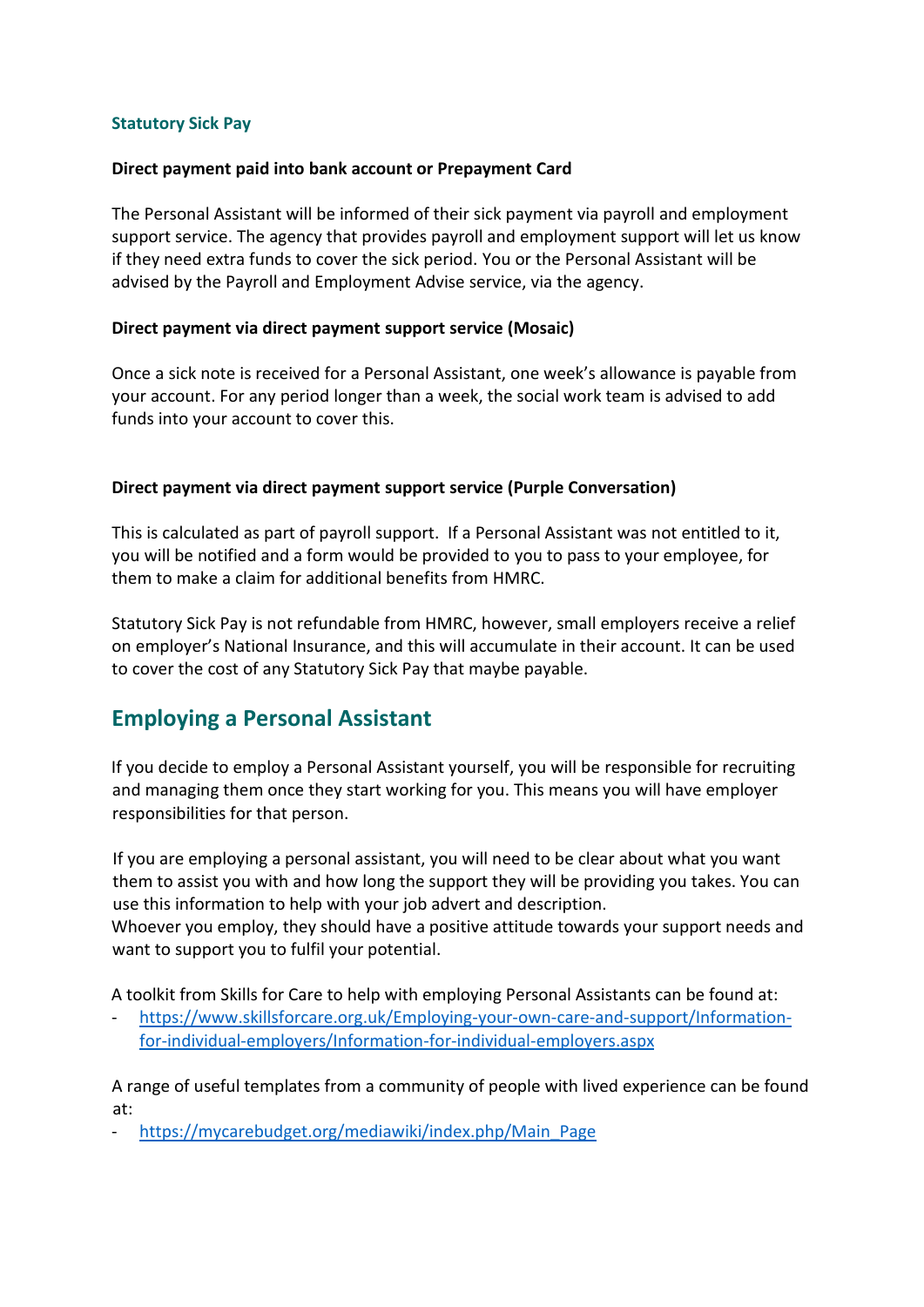#### <span id="page-15-0"></span>**Recruitment**

 Before setting out to recruit someone, it is a good idea to draw up a job description. This allows you and the Personal Assistant to be clear about what is expected of them. The job description should include the purpose of the job, a breakdown of the main duties as well as details of working hours and rates of pay.

You might find it helpful to draw up an application form. This could cover:

- Biographical details (e.g. name and address)
- Employment history
- Personal experience or voluntary work
- Training and qualifications
- Why the person wants to be a Personal Assistant
- Ownership of car or driving licence (if required)
- References including last place of work
- Whether the applicant has any criminal convictions
- • Their agreement to undertake a Disclosure and Barring Service (DBS) check and to share the results with you

#### Advertising for a Personal Assistant

 Unless you intend to employ someone you already know, you will need to draw up an advert outlining some basic details such as:

- A short description about you
- The type of support you require the Personal Assistant to provide
- The hours required
- Pay rate
- How to get in touch with you

 You could ask to place your advert locally, in places such as local shops, supermarkets, schools and local facilities.

#### Ensuring your privacy

 We recommend not using your personal address in the advert although you will need to say the general area where you live. Consider using an e-mail address or telephone number instead, until you have selected someone.

#### Interviewing candidates

 You will also need to decide where to carry out the interviews. If you are worried about safety or privacy you may wish to use a local community setting, such as a community centre, church hall or voluntary group.

There are some questions you will want to ask all the people you are interviewing. This will

allow you to compare one candidate against another. These could cover:

- Why they are applying for the post
- Their experiences and training
- Their ideas and views about the Personal Assistant role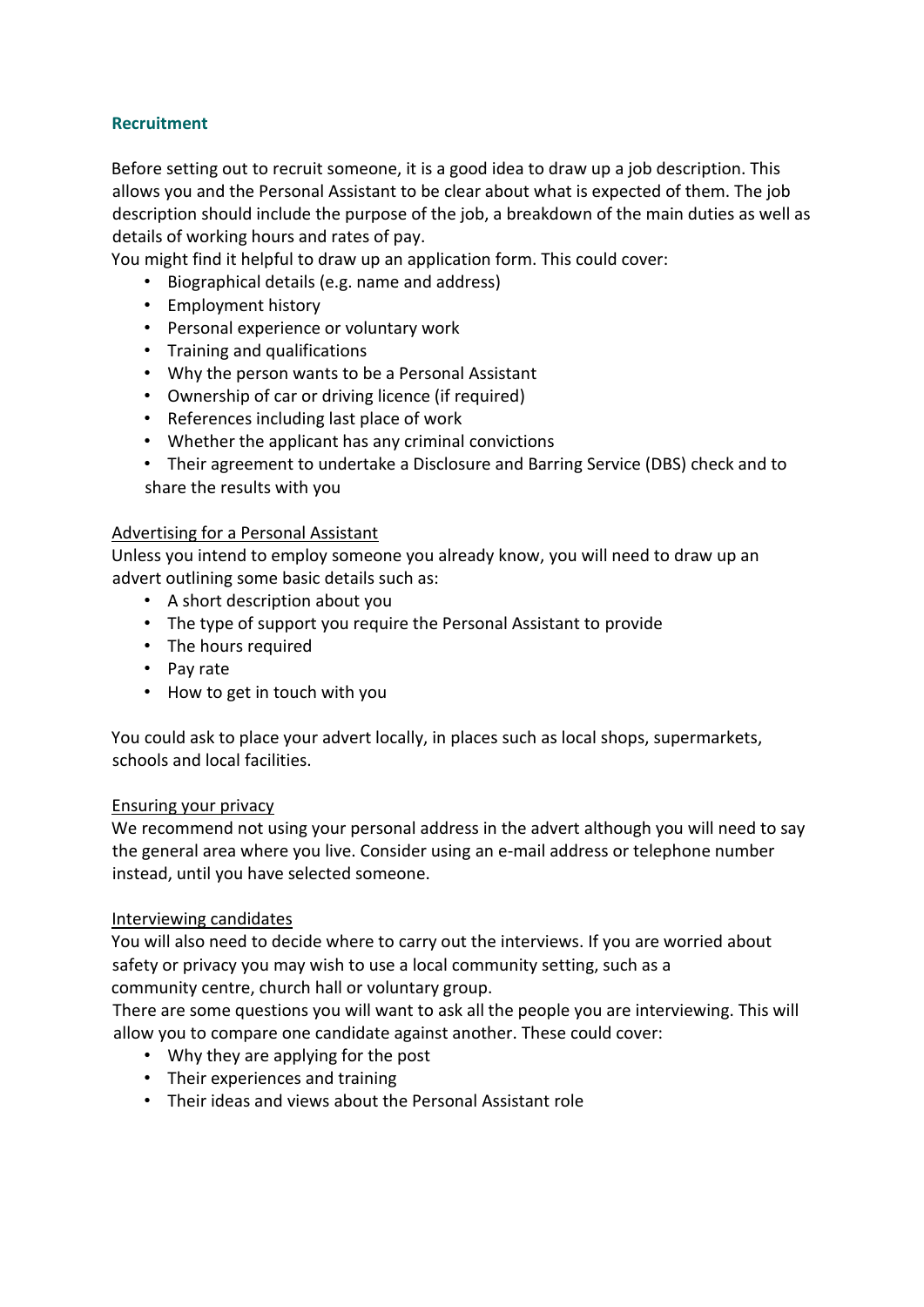#### Disclosure and Barring Service check

 A Disclosure and Barring Service check provides details of a person's criminal record (including convictions, cautions, reprimands and warnings) that are held on the Police National Computer. It can also contain details from the Barred Persons list and aims to check the background of a job applicant (whether paid or voluntary).

 Although there is no is no legal requirement for a check to be undertaken, they are recommended to protect you. Anyone employed to work with or near a child (unless it is a close family member) is legally required to have an enhanced check undertaken.

 You can use your direct payment to pay a Disclosure and Barring check, but you will have to make your own arrangements for carrying out the check unless you are using a direct payment support service. Please speak to your Social Worker or direct payment support service for further advice.

For more information, please visit:

- [www.gov.uk/dbs](http://www.gov.uk/dbs) 

#### <span id="page-16-0"></span> **Arrangements to employ your Personal Assistant**

 Once you have made the decision about who you want to work for you as a Personal Assistant, you should contact them to offer them the job and advise that they will be subject to employment checks. This should include:

- Enhanced DBS check and this is mandatory for children
- Proof of identity including current and previous address
- Right to work
- Declaration of any criminal history
- Taking up their references
- • Discuss how you will be storing and sharing/processing their information and get their consent for this (GDPR)

 You are also required to complete some basic checks to ensure that the person you are employing can legally work in the United Kingdom before they begin to work with you.

For more information, please visit the Home Office website at:

- <https://www.gov.uk/check-job-applicant-right-to-work>

#### Pay, Tax and National Insurance

 If you recruit a Personal Assistant, you become their employer. The only exception to this is where a Personal Assistant is self-employed. It is important to understand the employment status of your Personal Assistant and the implications this may have on you and your care. Please visit the HM Revenue & Customs website for further information:

- <https://www.gov.uk/topic/business-tax/paye>

#### Employer Liability Insurance and Public Liability Insurance

 All employers have a legal duty of care towards their employees while they are working. This is the case even when employing a friend or relative. If a Personal Assistant is injured as a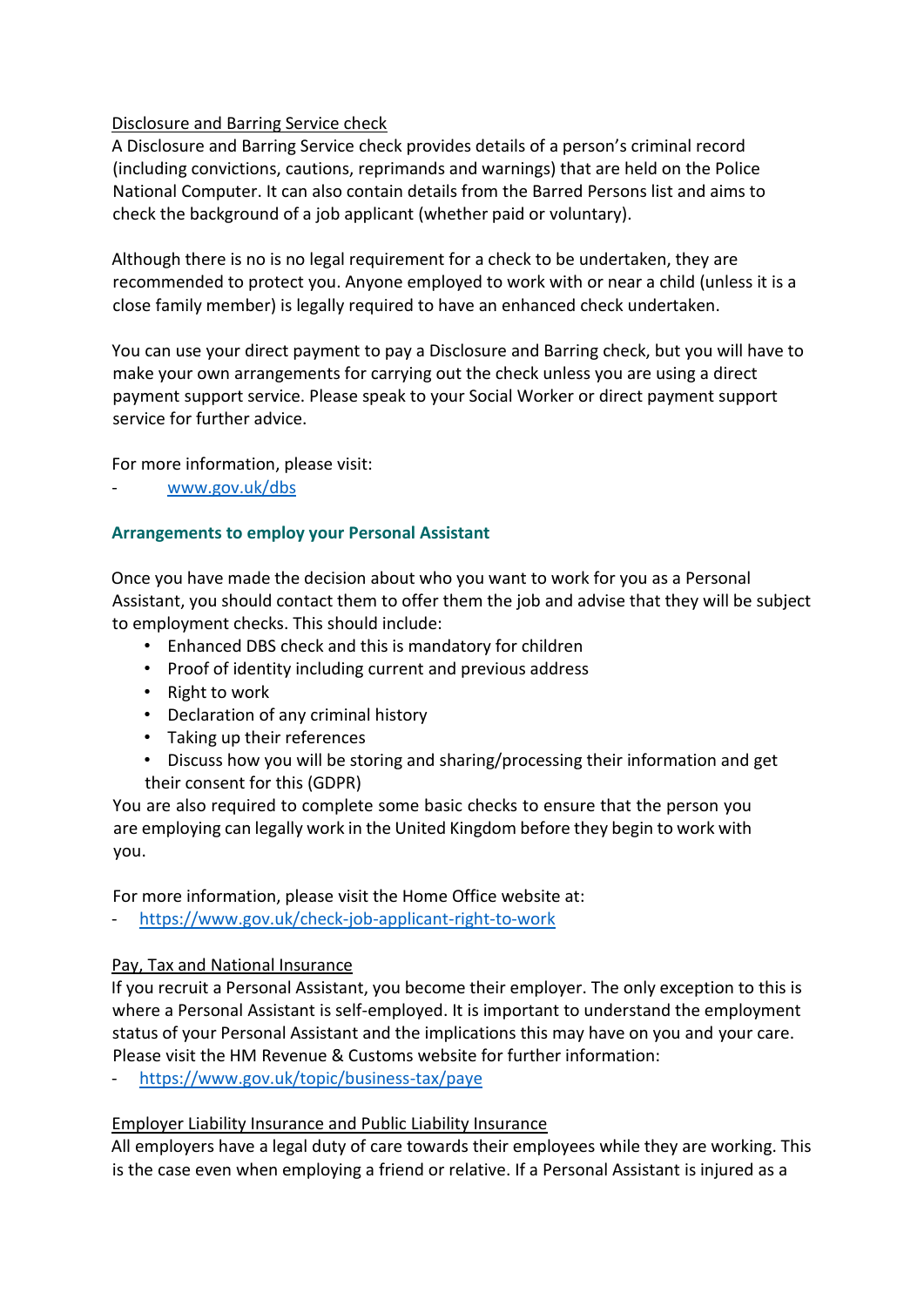result of an accident or injury at work and believes their employer is responsible, they could sue for compensation. For this reason, you must take out employer's liability insurance.

 You should also ensure you are covered for public liability insurance which offers protection if your Personal Assistant injures someone or damages property, during working hours. Consider taking out employer's indemnity insurance, this is optional and covers the employer against any costs related to the terms and conditions of employment (for example, legal costs of defending a claim for unfair dismissal).

 If the Personal Assistant will be using your car you need to ensure they are insured to do this.

Some insurance companies provide policies specifically for Personal Assistants. Seek the advice of a local organisation or an insurance broker.

#### <span id="page-17-0"></span>**Training**

 The person you recruit may require training outside of what you can provide yourself, or through existing networks or relationships. Other training may have to come from a specialist provider, as long as it is related to your social care needs.

 Your Social Worker can advise you of your options or can source and arrange training on your behalf, if required. If you are using a direct payment support service, your chosen agency will signpost you to voluntary organisations or will put you in contact with a Skills for Social Care officer for support on arranging training. This could include, but is not limited to:

- Moving & handling
- Food hygiene
- First aid
- Administration of medicine
- Infection control
- Health & safety

## <span id="page-17-1"></span>**Appeals, Comments & Complaints**

 Appeals are made during the decision-making process and are managed by the team that has done the assessment. There are established processes for managing these appeals and changing any decisions.

 All appeals can be made directly to the relevant team, using the contacts details that are provided within the support plan.

 Information about how to send in compliments, comments, or complaints about how the Council has provided a service or made a decision, can be found online by visiting:

- [https://www.leicester.gov.uk/contact-us/comments-compliments-and](https://www.leicester.gov.uk/contact-us/comments-compliments-and-complaints/adult-social-care-comments-and-complaints/)[complaints/adult-social-care-comments-and-complaints/](https://www.leicester.gov.uk/contact-us/comments-compliments-and-complaints/adult-social-care-comments-and-complaints/)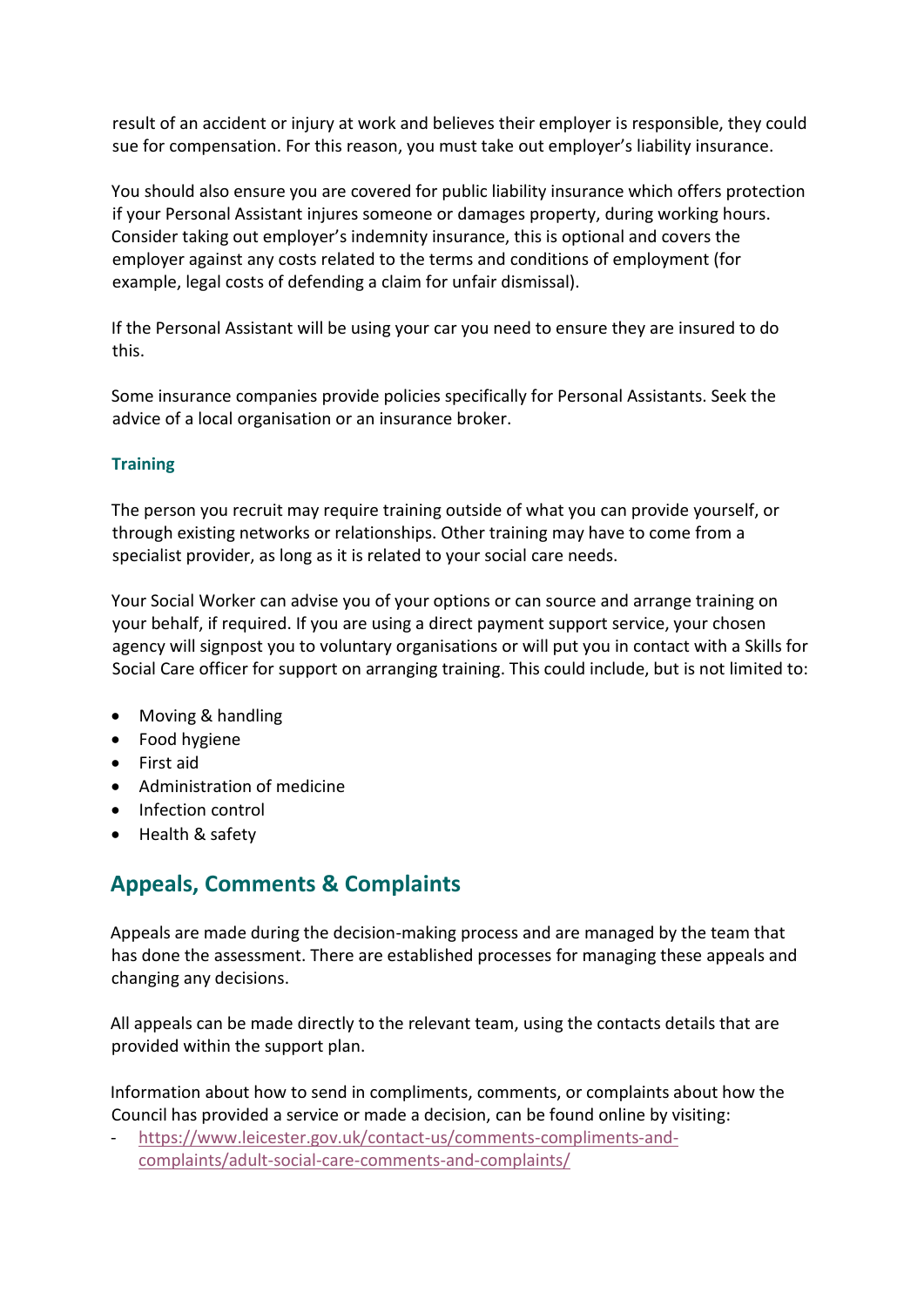## <span id="page-18-0"></span>**Useful Contacts**

| <b>Issue</b>  | <b>Contact</b>   | <b>Telephone</b> | Website / E-mail                         |
|---------------|------------------|------------------|------------------------------------------|
| Serious       | Care Quality     | 03000616161      | http://www.cqc.org.uk/                   |
| concerns      | Commission       |                  |                                          |
| about         |                  |                  | enquiries@cqc.org.uk                     |
| agencies/CQC  |                  |                  |                                          |
| Being an      | HM               | 03002003211      | http://www.hmrc.gov.uk/employers/        |
| Employer      | Revenue          |                  | index.shtml                              |
|               | and              |                  |                                          |
|               | Customs          |                  |                                          |
| Advice to     | Home             | 03001234699      | http://www.ukba.homeoffice.gov.uk/busi   |
| Employers -   | Office           |                  | ness-sponsors/preventing-illegal-        |
| legal working | <b>UK Border</b> |                  | working/                                 |
|               | Agency           |                  |                                          |
| Personal      |                  |                  | https://www.skillsforcare.org.uk/Employi |
| Assistant     |                  |                  | ng-your-own-care-and-                    |
| Recruitment   |                  |                  | support/Information-for-individual-      |
|               |                  |                  | employers/Information-for-individual-    |
|               |                  |                  | employers.aspx                           |

## <span id="page-18-1"></span>**Frequently asked questions**

To help answer some of the questions you may have, please visit our website at:

- [www.leicester.gov.uk/directpayments](http://www.leicester.gov.uk/directpayments) 

If you are unable to find an answer to your query, please e-mail us directly at:

- [directpaymentsinfo@leicester.gov.uk](mailto:directpaymentsinfo@leicester.gov.uk)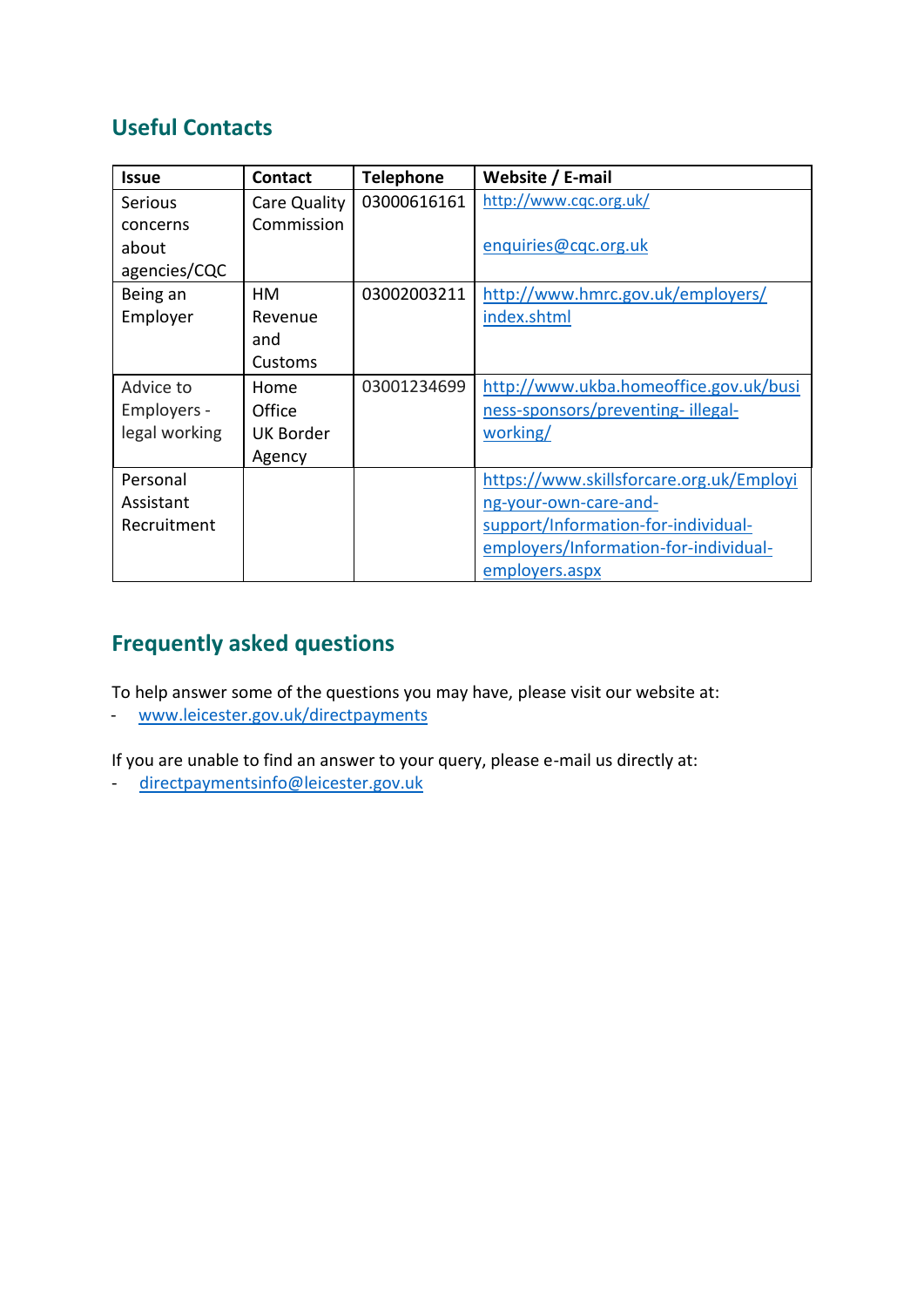# <span id="page-19-0"></span>**Social Care Terminology**

| <b>Agency</b>                | An independent organisation that provides care and support       |
|------------------------------|------------------------------------------------------------------|
|                              | services, such as care in your own home. It is not part of your  |
|                              | local council. The council may arrange for care and support to   |
|                              | be provided for you by a local agency, or you can arrange this   |
|                              | yourself. This includes direct payment support service providers |
|                              | (e.g. Mosaic, Purple Conversations)                              |
| <b>Assessment</b>            | The process of working out what your needs are. A care           |
|                              | assessment looks at how you are managing everyday activities     |
|                              | such as looking after yourself, household tasks and getting out  |
|                              | and about. You are entitled to an assessment if you have social  |
|                              | care needs, and your views are central to this process.          |
| <b>Benefits</b>              | Payments from the Government that you may receive because        |
|                              | of your age, disability, income or caring responsibilities.      |
|                              | Benefits in England are paid by the Department of Work and       |
|                              | Pensions, not your local council.                                |
| <b>Care and Support Plan</b> | A plan you develop that says how you will spend your             |
|                              | personal budget to get the life you want. You need to map out    |
|                              | your week, define the outcomes you hope to achieve, and          |
|                              | show how the money will be used to make these happen.            |
|                              | Your local council must agree the plan before it makes money     |
|                              | available to you.                                                |
| <b>Care Agency</b>           | A home care agency is an agency that provides care               |
|                              | workers to help you at home. The agency might be a               |
|                              | private company or a charity and can be employed by              |
|                              | the Council.                                                     |
| <b>Care Package</b>          | The range of services offered to you as an individual by your    |
|                              | council, following an assessment of your needs. It may include   |
|                              | day services, aids and adaptations for your home and personal    |
|                              | care.                                                            |
| <b>Carer</b>                 | A person who provides unpaid support to a partner, family        |
|                              | member, friend or neighbour who is ill, struggling or disabled   |
|                              | and could not manage without this help. This is distinct from a  |
|                              | care worker, who is paid to support people.                      |
| <b>Commissioned Care</b>     | Care, support or supervision that has been arranged and paid     |
| <b>Service</b>               | for by the Council.                                              |
| <b>Contribution</b>          | The Council may charge you for social care services. The         |
|                              | charges are means tested so you may be expected to pay           |
|                              | towards the cost of your care and support needs, following a     |
|                              | financial assessment (assessed charge).                          |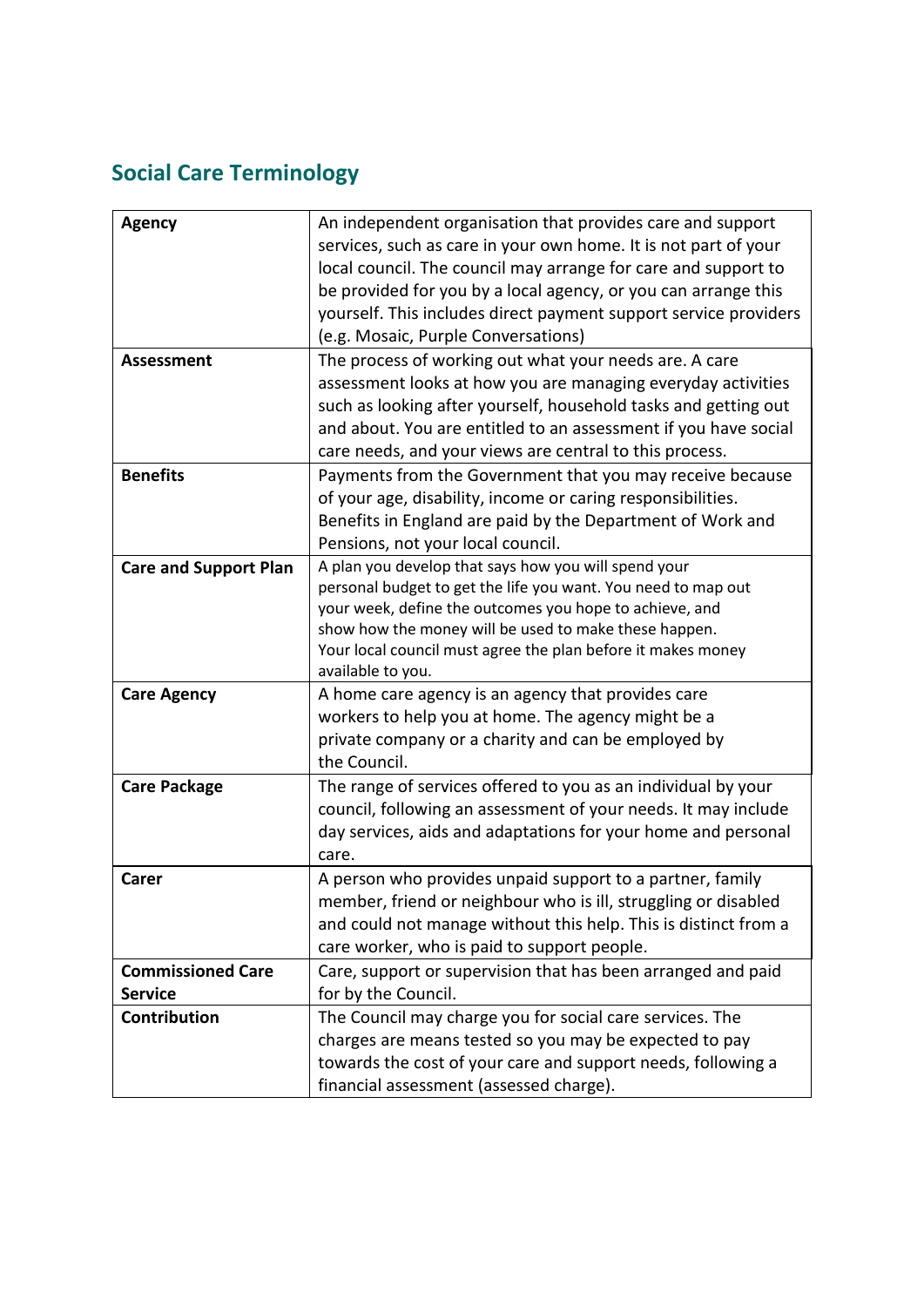| <b>Direct payments</b>    | Money that is paid to you (or someone acting on your behalf)       |
|---------------------------|--------------------------------------------------------------------|
|                           | on a regular basis by your local council so you can arrange your   |
|                           |                                                                    |
|                           | own support, instead of receiving social care services arranged    |
|                           | by the council. Direct payments are available to people who        |
|                           | have been assessed as being eligible for council-funded social     |
|                           | care. They are not yet available for residential care. This is one |
|                           | type of personal budget.                                           |
| <b>Direct payments</b>    | A specialist agency, who can help you manage your direct           |
| <b>Support</b>            | payments. They can pay your support providers and any other        |
| Service agency            | expenses related to your direct payments.                          |
|                           |                                                                    |
|                           | They can also help you to employ your own staff, this can          |
|                           | include, advertising, interviewing, carrying out Disclosure        |
|                           | Barring Service (DBS) checks, contracts of employment and          |
|                           | how much to pay.                                                   |
| Domiciliary/Home          | Care provided in your own home by paid care workers to help        |
| Care                      | you with your daily life. It is also known as domiciliary care.    |
|                           | Home care workers are usually employed by an independent           |
|                           | agency, and the service may be arranged by your local Council      |
|                           | or by you (or someone acting on your behalf).                      |
|                           |                                                                    |
| Eligibility               | When your needs fit the criteria that allow you to receive a       |
|                           | service, these needs will be met by the council.                   |
| <b>Lacking Capacity</b>   | The ability to make your own choices and decisions. In order to    |
|                           | do this, you need to be able to understand and remember            |
|                           | information and communicate clearly - whether verbally or          |
|                           | non-verbally - what you have decided. A person may lack            |
|                           | capacity because of a mental health problem, dementia or           |
|                           | learning disability.                                               |
| <b>Means Test</b>         | If the council assesses your needs and finds you are entitled to   |
|                           | care and support, it will then carry out a financial assessment.   |
|                           | This is to work out how much you can afford to pay for the         |
|                           | services you receive. The amount you pay is your means-tested      |
|                           | contribution, based on how much money you have.                    |
| <b>Outcomes</b>           | In social care, an 'outcome' refers to an aim or objective you     |
|                           | would like to achieve or need to happen - for example,             |
|                           | continuing to live in your own home, or being able to go out       |
|                           | and about. You should be able to say which outcomes are the        |
|                           | most important to you and receive support to achieve them.         |
| <b>Personal Assistant</b> | A Personal Assistant is someone you choose to employ, to           |
|                           | provide the support you need in the way that suits you best.       |
|                           | Your Personal Assistant can be paid through direct payments,       |
|                           | as a personal budget.                                              |
|                           | Money that is allocated to you by us to pay for care or support    |
| <b>Personal Budget</b>    |                                                                    |
|                           | to meet your assessed needs. Personal budget can be recieved       |
|                           | as a direct payment or we can arrange the services for you         |
|                           | (Commissioned Care service) - or a combination of the two.         |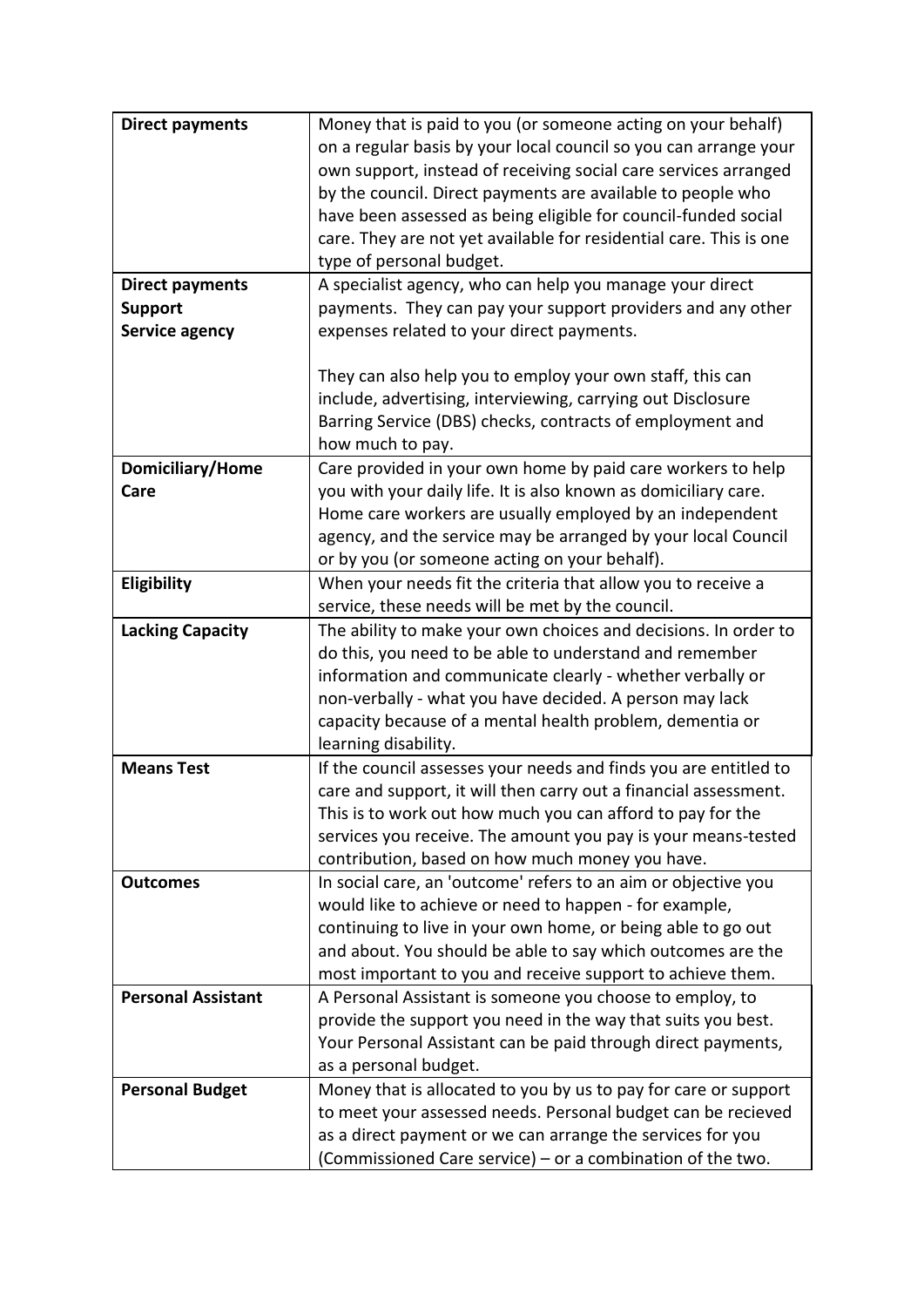| <b>Respite Care</b>           | A service giving carers a break, by providing short-term care for<br>the person with care needs in their own home or in a<br>residential setting. It can mean a few hours during the day or<br>evening, sitting service, or a longer-term break. Nighttime<br>services are only agreed in exceptional circumstances.                                                                                                                                                                                                                                                                    |
|-------------------------------|-----------------------------------------------------------------------------------------------------------------------------------------------------------------------------------------------------------------------------------------------------------------------------------------------------------------------------------------------------------------------------------------------------------------------------------------------------------------------------------------------------------------------------------------------------------------------------------------|
|                               | It can also benefit the person with care needs by giving them<br>the chance to try new activities and meet new people.                                                                                                                                                                                                                                                                                                                                                                                                                                                                  |
| Retainer                      | A fee that is paid in advance to an organisation or Personal<br>Assistant, for your services based on an agreement of services.                                                                                                                                                                                                                                                                                                                                                                                                                                                         |
| Safeguarding                  | The process of ensuring that adults at risk are not being abused,<br>neglected or exploited, and ensuring that people who are<br>deemed 'unsuitable' do not work with them. If you believe that<br>you or someone you know is being abused, you should let the<br>adult social care department at your local council know. They<br>should carry out an investigation and put a protection plan in<br>place if abuse is happening. Councils have a duty to work with<br>other organisations to protect adults from abuse and neglect.<br>They do this through local safeguarding boards. |
| <b>Social Care Worker (or</b> | A professional who works with individual people and families to                                                                                                                                                                                                                                                                                                                                                                                                                                                                                                                         |
| <b>Care Management</b>        | help improve their lives by arranging to put in place the things                                                                                                                                                                                                                                                                                                                                                                                                                                                                                                                        |
| Officers)                     | they need. This includes helping to protect adults and children                                                                                                                                                                                                                                                                                                                                                                                                                                                                                                                         |
|                               | from harm or abuse and supporting people to live                                                                                                                                                                                                                                                                                                                                                                                                                                                                                                                                        |
|                               | independently. Social workers support people and help them                                                                                                                                                                                                                                                                                                                                                                                                                                                                                                                              |
|                               | find the services they need. They may have a role as a care                                                                                                                                                                                                                                                                                                                                                                                                                                                                                                                             |
|                               | manager, arranging care for people who use services. Many are                                                                                                                                                                                                                                                                                                                                                                                                                                                                                                                           |
|                               | employed by councils in adult social care teams; others work in                                                                                                                                                                                                                                                                                                                                                                                                                                                                                                                         |
|                               | the NHS or independent organisations.                                                                                                                                                                                                                                                                                                                                                                                                                                                                                                                                                   |
| <b>Suitable Person</b>        | A person who manages direct payments on behalf of someone                                                                                                                                                                                                                                                                                                                                                                                                                                                                                                                               |
|                               | who does not have the mental capacity to look after the money                                                                                                                                                                                                                                                                                                                                                                                                                                                                                                                           |
|                               | themselves. It has to be someone reliable who will manage                                                                                                                                                                                                                                                                                                                                                                                                                                                                                                                               |
|                               | money in the best interests of person who receives it and make                                                                                                                                                                                                                                                                                                                                                                                                                                                                                                                          |
|                               | sure that the care they receive is beneficial to them. The                                                                                                                                                                                                                                                                                                                                                                                                                                                                                                                              |
|                               | council decides if someone is a suitable person and oversees                                                                                                                                                                                                                                                                                                                                                                                                                                                                                                                            |
|                               | the arrangement.                                                                                                                                                                                                                                                                                                                                                                                                                                                                                                                                                                        |
| <b>Third Party Support</b>    | If you are not able to manage your direct payments, a specialist                                                                                                                                                                                                                                                                                                                                                                                                                                                                                                                        |
|                               | agency can manage direct payments on your behalf. This is                                                                                                                                                                                                                                                                                                                                                                                                                                                                                                                               |
|                               | known as Third Party Support.                                                                                                                                                                                                                                                                                                                                                                                                                                                                                                                                                           |
| <b>Uplifts</b>                | The hourly rates for services are increased each year at an                                                                                                                                                                                                                                                                                                                                                                                                                                                                                                                             |
|                               | amount set by us and this is known as an uplift. Uplifts are                                                                                                                                                                                                                                                                                                                                                                                                                                                                                                                            |
|                               | percentage increases that differ depending on what the direct                                                                                                                                                                                                                                                                                                                                                                                                                                                                                                                           |
|                               | payment is used for, and the annual changes start in (or are                                                                                                                                                                                                                                                                                                                                                                                                                                                                                                                            |
|                               | backdated to) April of each year.                                                                                                                                                                                                                                                                                                                                                                                                                                                                                                                                                       |